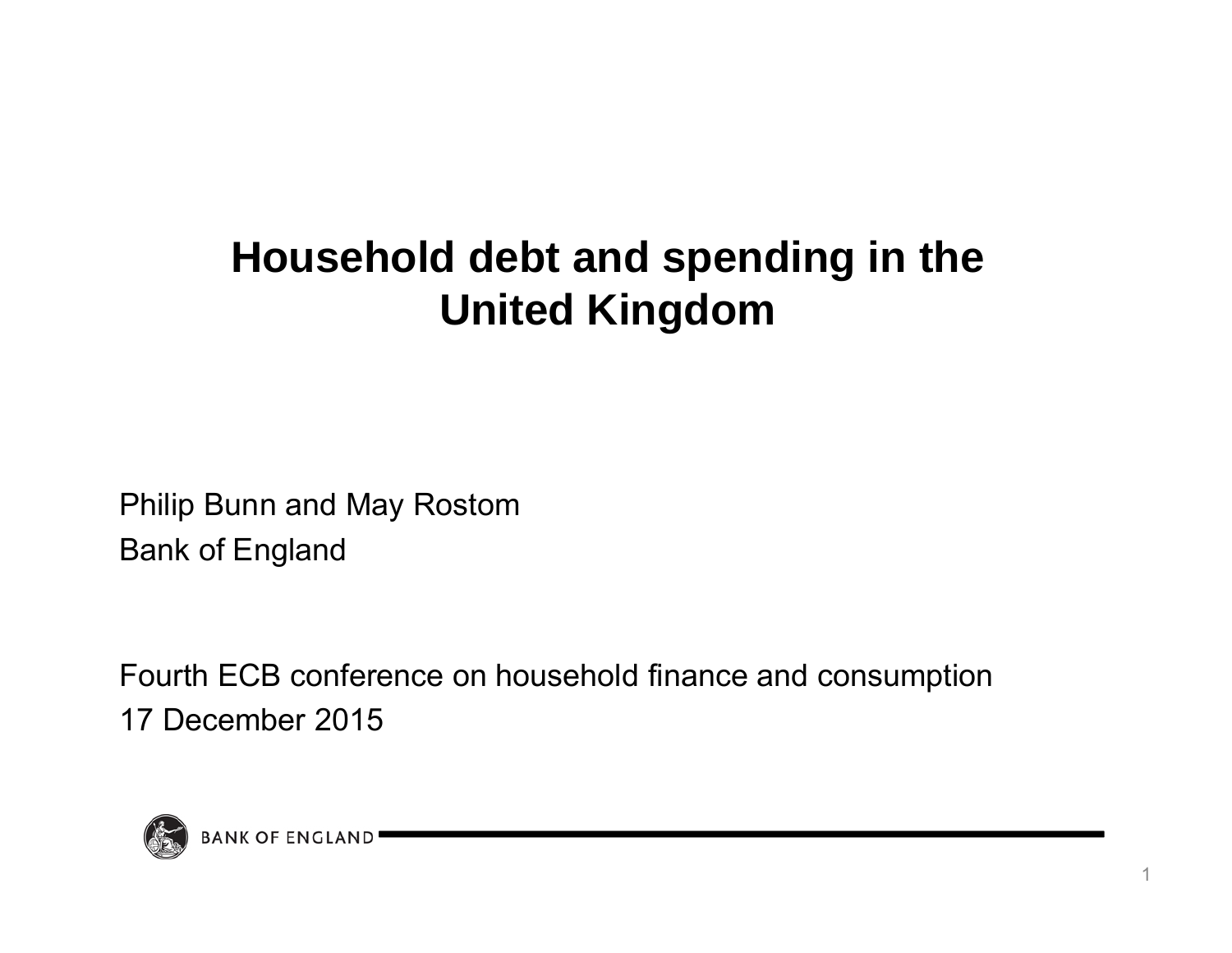# **Outline**

- •Motivation
- •Literature/theory
- $\bullet$ Data/methodology
- •Econometric results
- $\bullet$ Reasons for different spending responses
- $\bullet$ Conclusion/policy implications

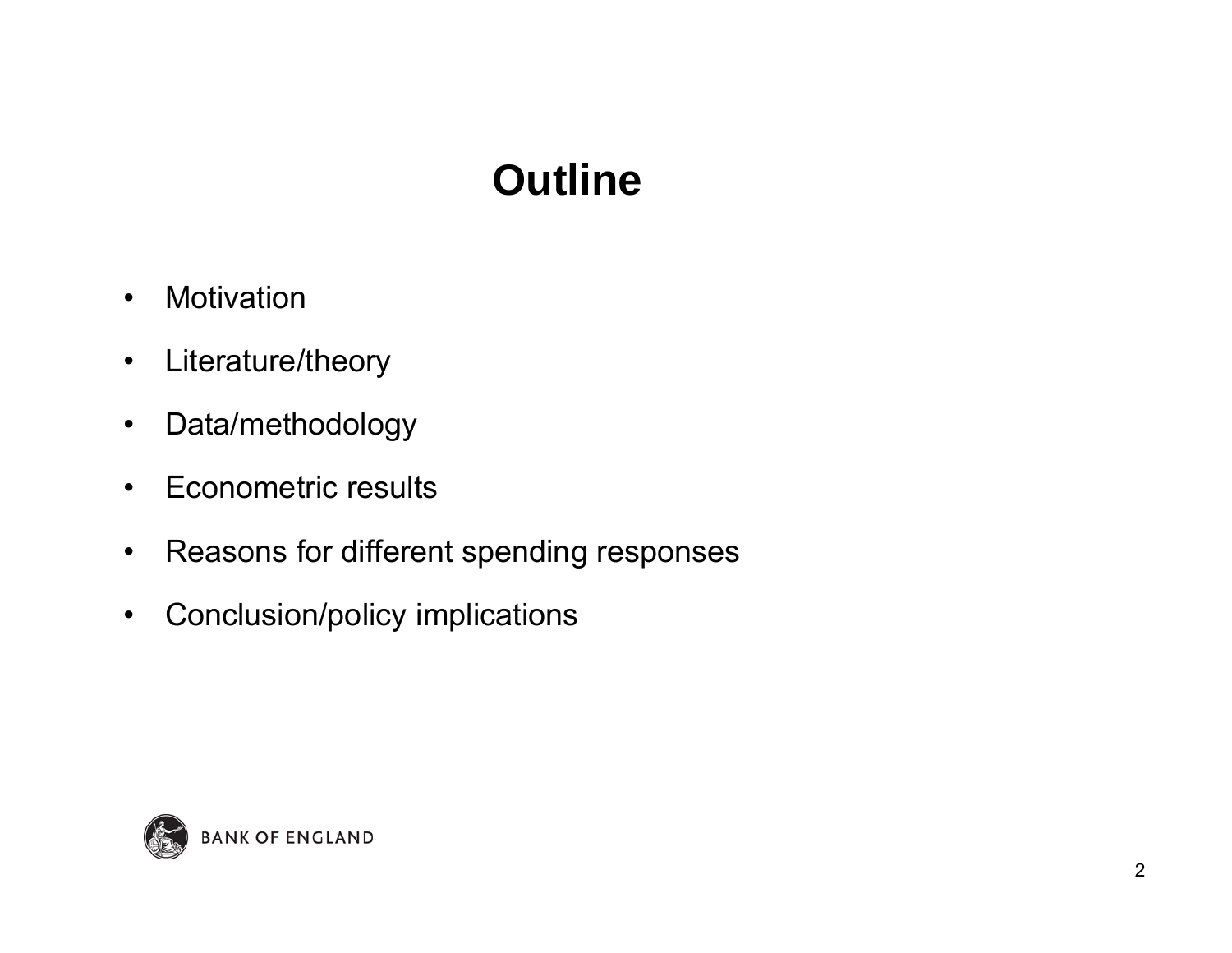#### **Consumption growth**

#### **Household debt to income**



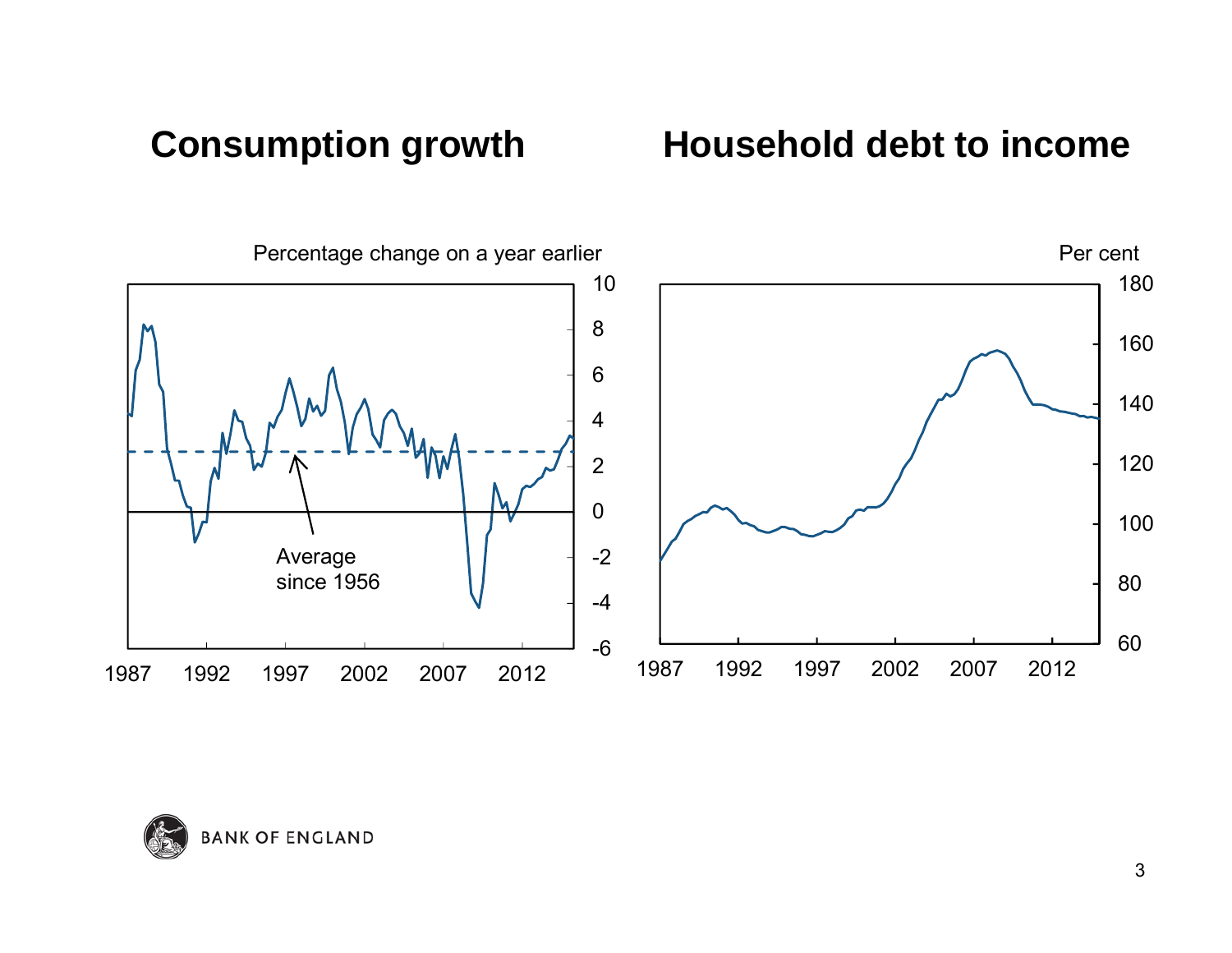#### **Motivation**

- $\bullet$  There was a large build up of household debt in the UK before the financial crisis
- $\bullet$  Did households who had high levels of pre-crisis debt reduce their consumption by more than others after the crisis?
- $\bullet$ And did debt provide any support to spending before 2007?

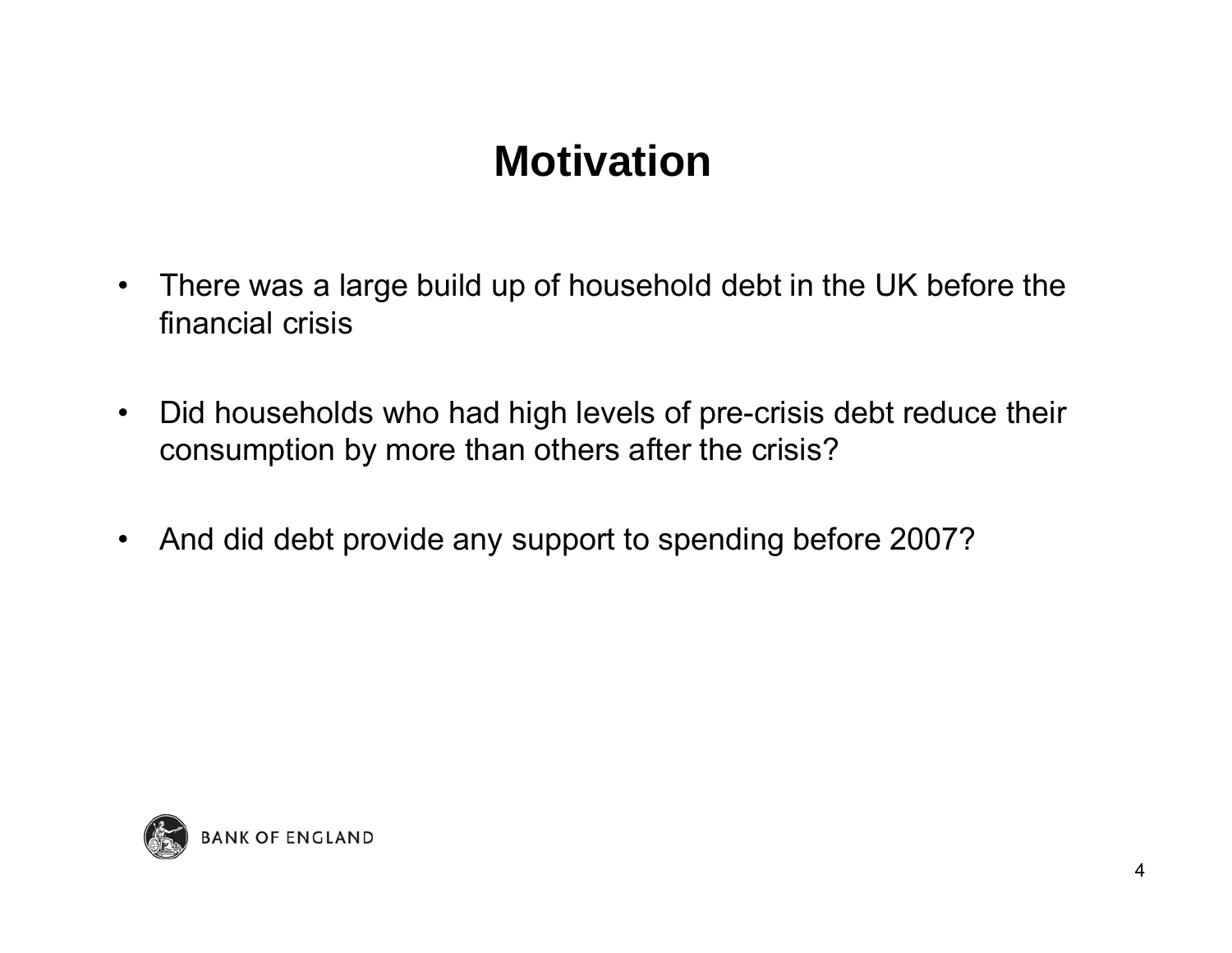## **Why this matters for policy**

- $\bullet$  Want to understand the reasons for weakness in household spending during the financial crisis
- $\bullet$  More generally, it is important to understand implications of higher levels of indebtedness
- $\bullet$  Greater risk of households suffering financial distress following shocks to income or interest rates may pose direct risks to banking system
- $\bullet$  Larger spending cuts could have knock on effects for rest of the economy
	- Financial distress could increase further
	- –Affects monetary policy decisions

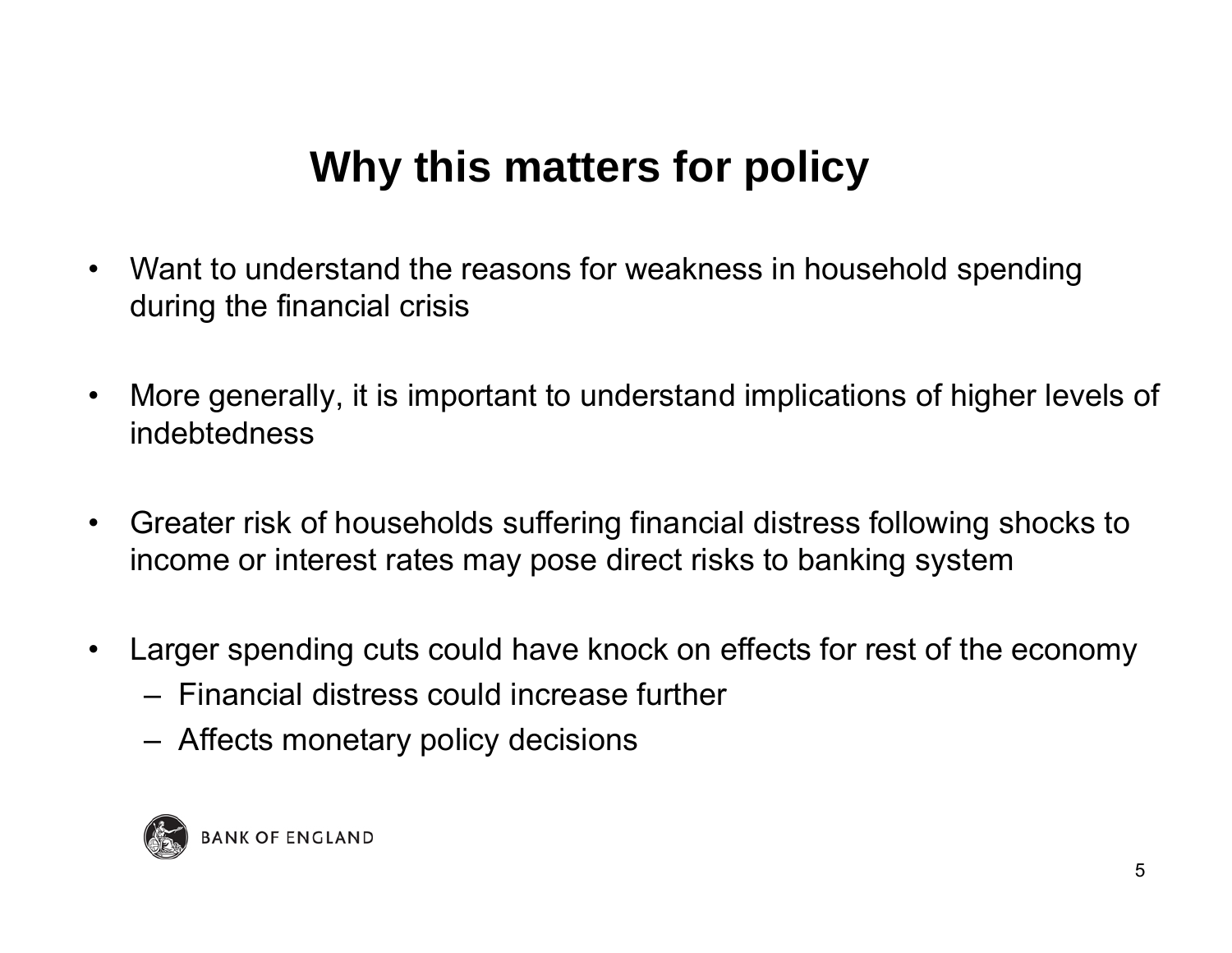## **Should debt affect household spending?**

- • In a simple life-cycle model, households borrow or save to smooth their consumption and debt has no causal effect on spending decisions
- $\bullet$  But assumptions of the simple model may not hold
	- Households' ability to borrow may change
	- Households are not certain about their lifetime incomes
- Some models do find a role for debt in affecting spending by allowing changes in income expectations or credit conditions to interact with debt (King (1994), Eggertson and Krugman (2012))

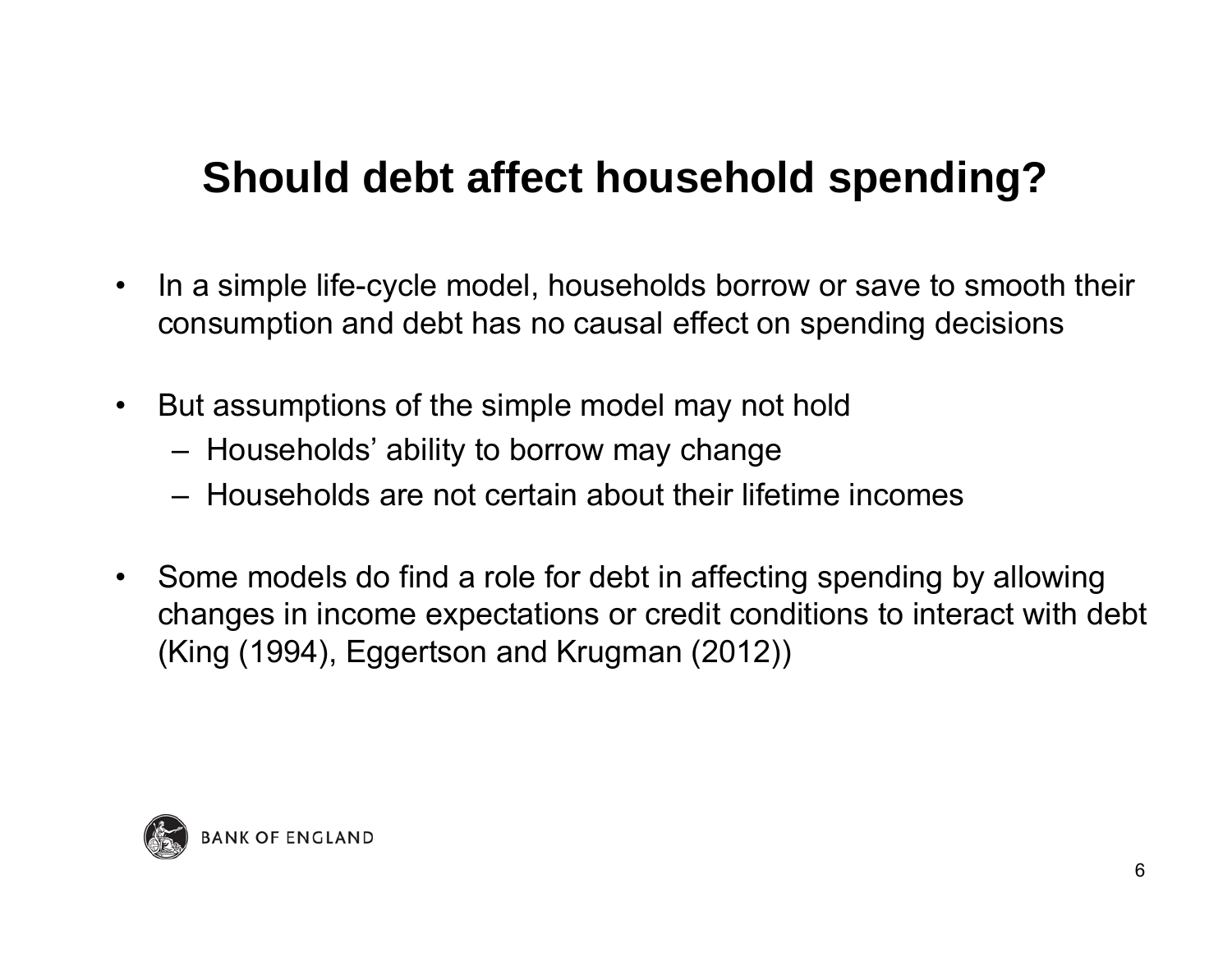## **Literature**

- $\bullet$  Mian, Rao & Sufi (2013)
	- Decline in consumption was greater in regions of the US that had higher debt prior to the crisis
- • Dynan (2012)
	- Highly leveraged US mortgagors had larger declines in spending between 2007-2009
- • Andersen, Duus and Jensen (2014)
	- Negative correlation between pre-crisis LTV and change in consumption during crisis in Denmark

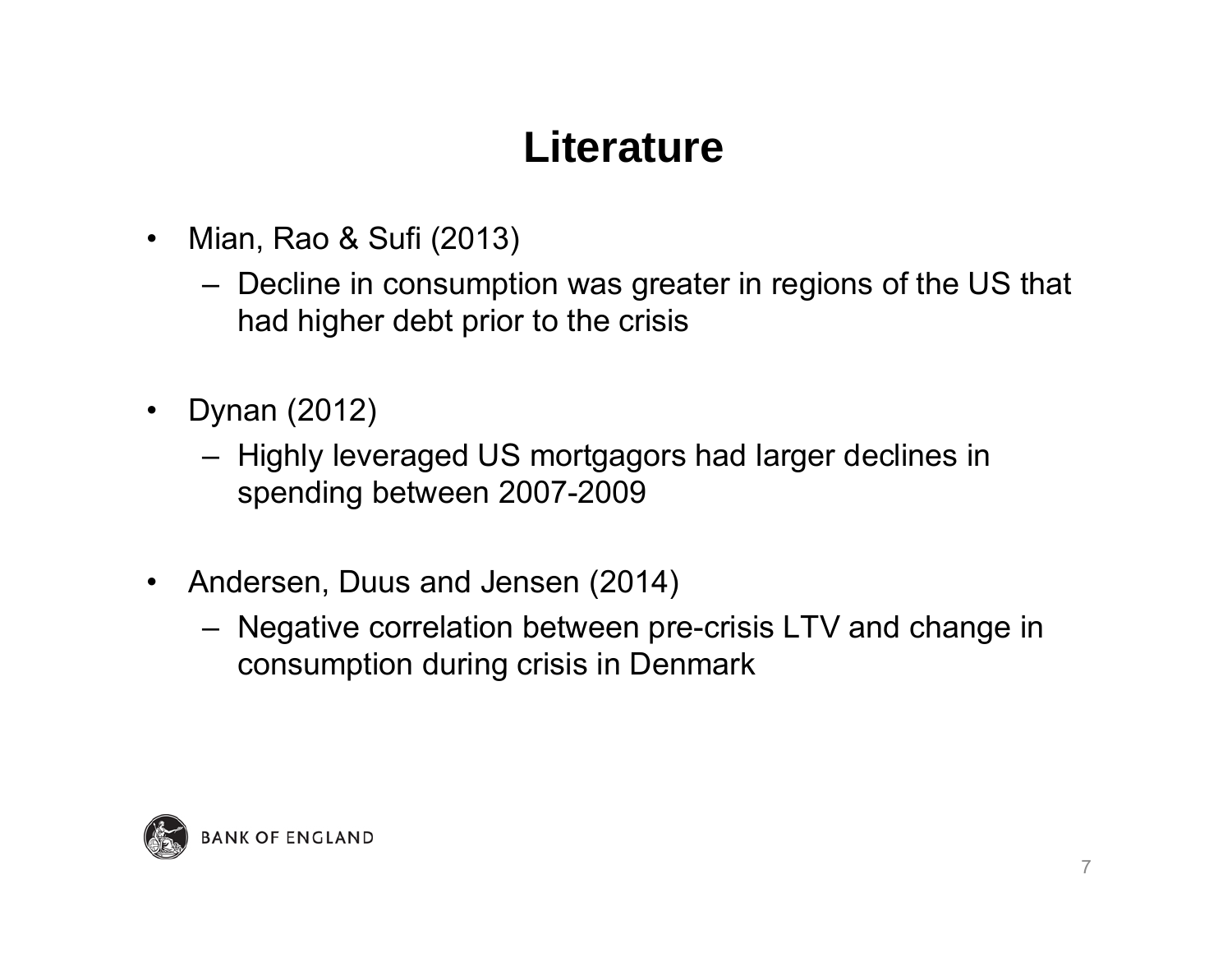# **Consumption growth**



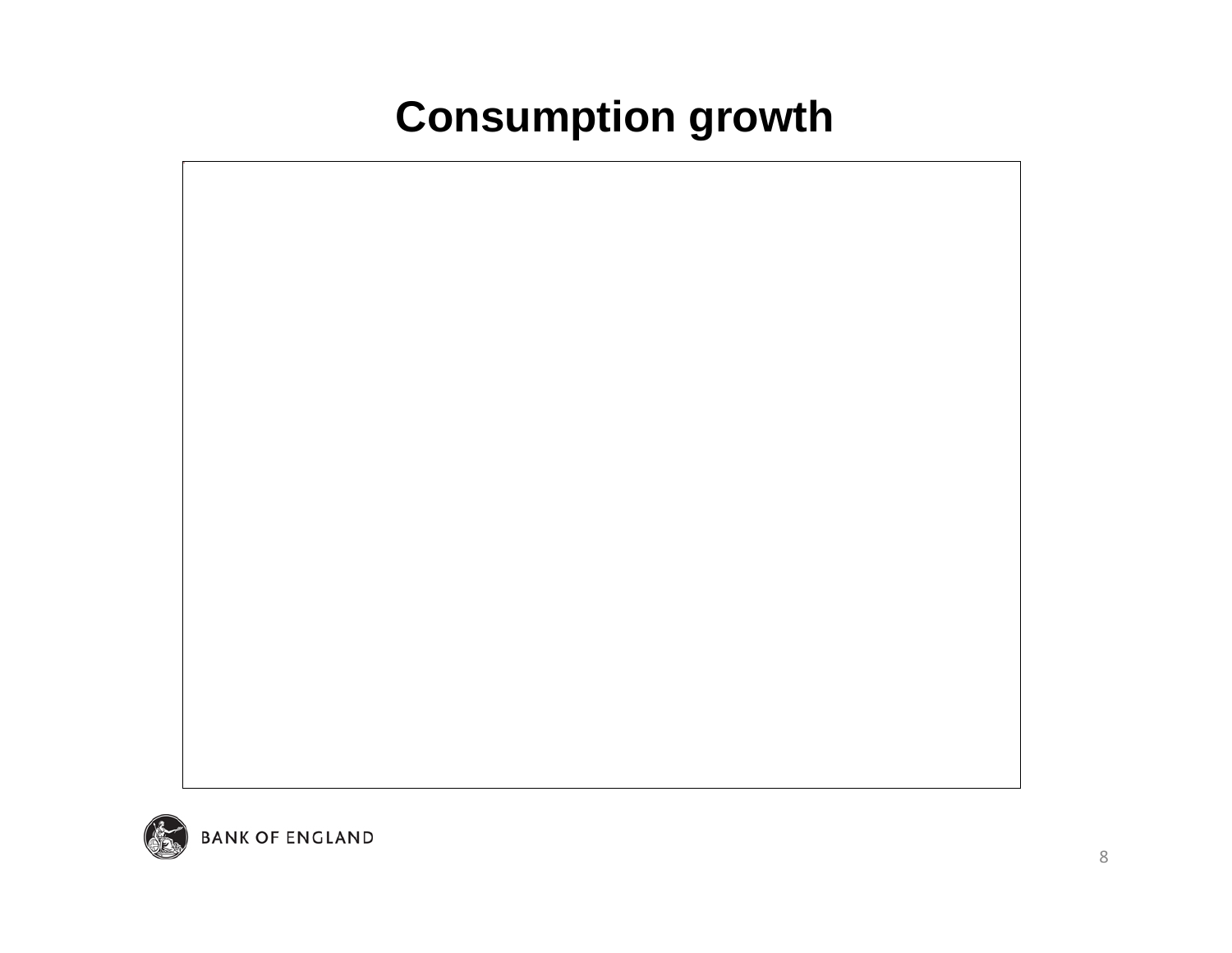#### **Consumption relative to income**



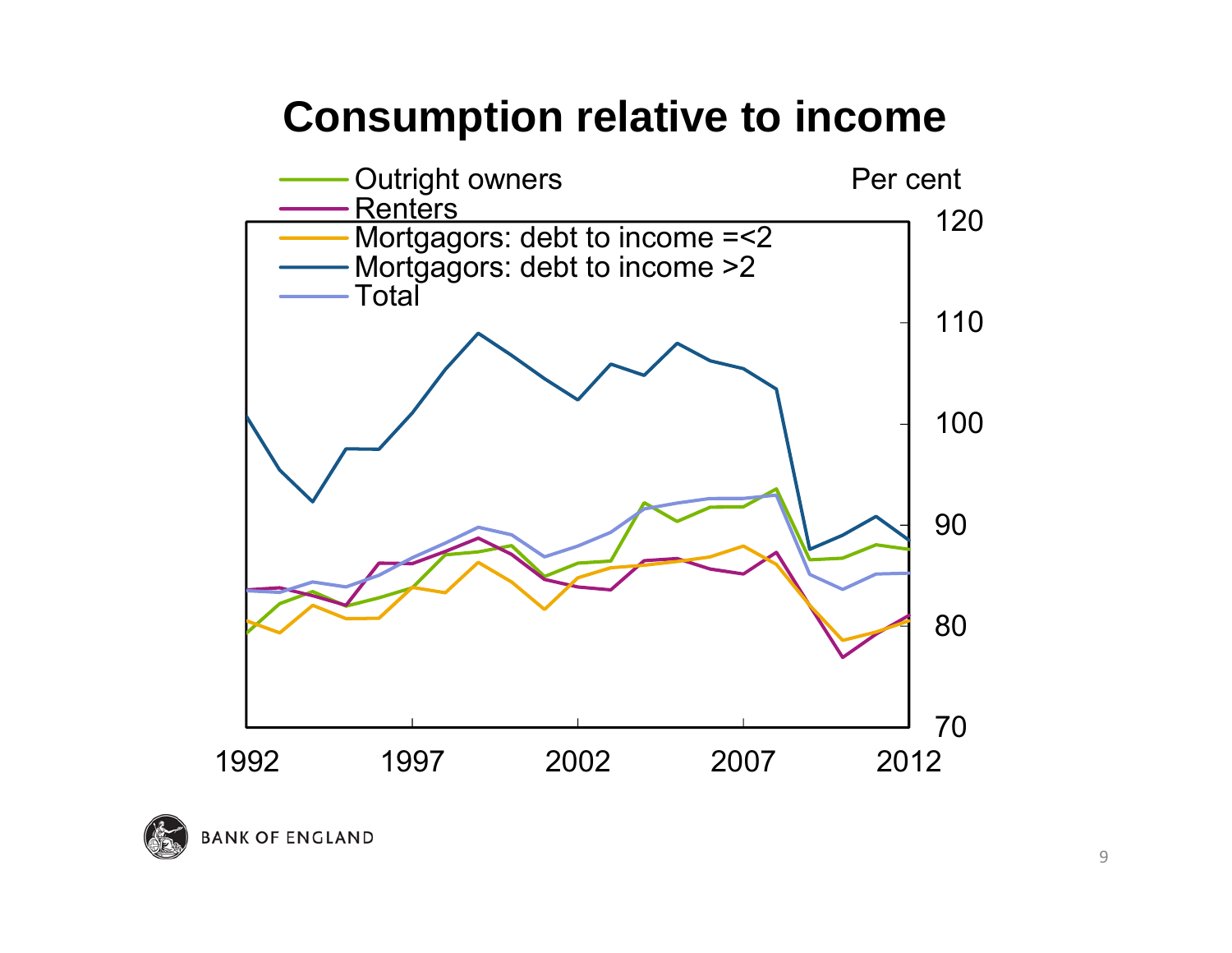# **Research design**

- $\bullet$  Ideally would use household panel data to look at changes in consumption over the crisis period by debt level
- • But there is no panel in the UK with good consumption and balance sheet data, only repeated cross-section
- $\bullet$  Follow 2 different approaches:
	- 1. Create a pseudo panel (Deaton (1985)) to look at changes in consumption for cohorts
	- 2. Look at how level of consumption varies by debt level in cross-sectional data and how that changes over time

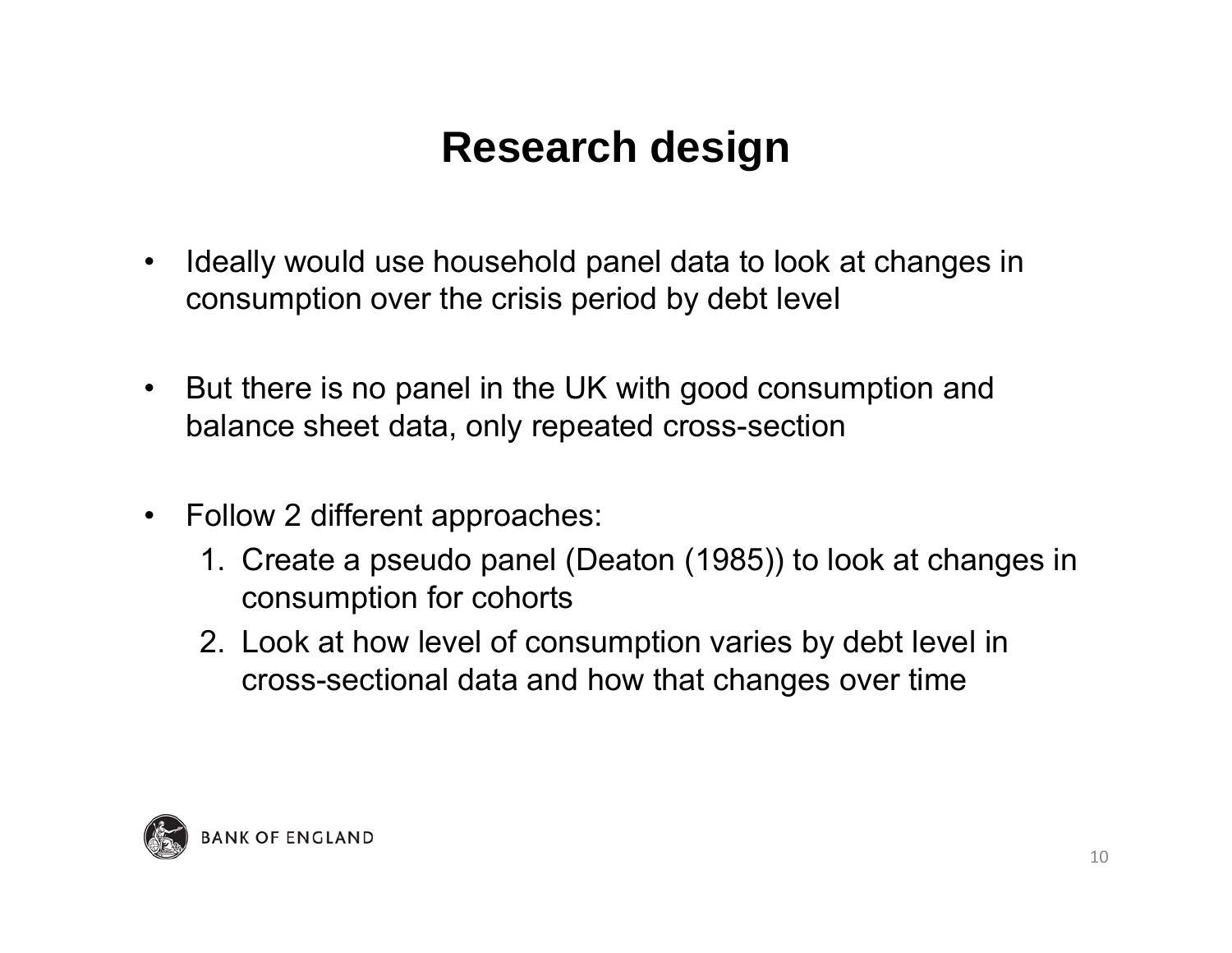#### **Data**

- $\bullet$  Living Costs and Food Survey (1992-2012)
	- Main source of UK consumption microdata
	- Repeated cross section of UK households (5300 a year)
	- Focus only on households where head is aged 21-69
	- Use non-housing consumption
	- Secured debt data: level of outstanding mortgage debt
- Wealth and assets survey (3 waves, 2006-12)
	- Merge in with LCFS at cohort level
	- Data on housing wealth, financial wealth and unsecured debt

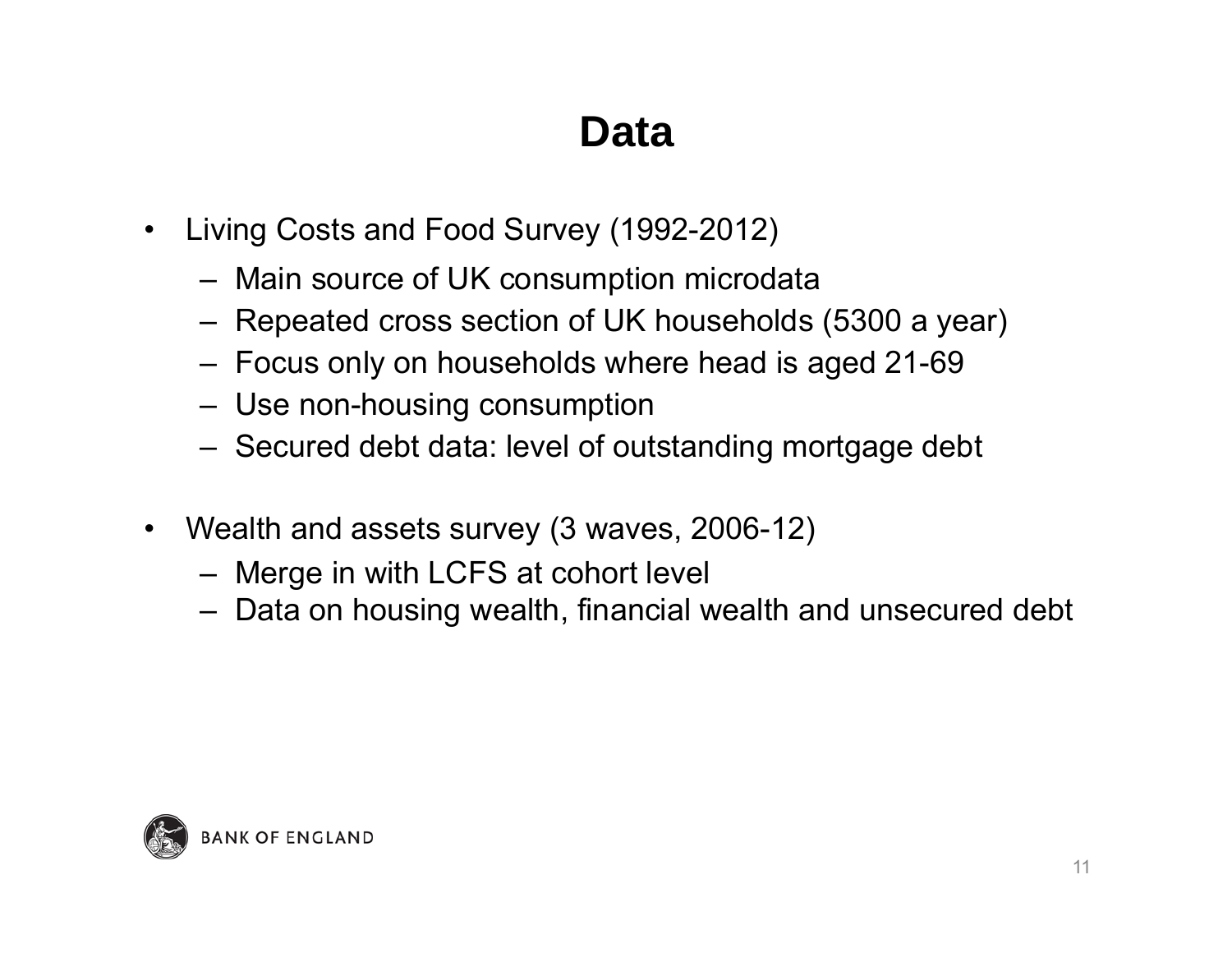#### **Pseudo panel research design**

 $\bullet$ We estimate the following equation:

 $\Delta C_{it} = \beta_I \left( D_{it-1} / Y_{it-1} \right) + \beta_2 \Delta Y_{it} + \beta_3 \Delta W_{it} + \beta_4 \Delta H H_{it} + e_{it}$ ' 4 $(D_{it-1} / Y_{it-1}) + \beta_2 \Delta Y_{it} + \beta_3 \Delta W_{it} + \beta_4$ 

- $\bullet$  Assess sensitivity to different cohort definitions:
	- Single birth years
	- Single birth years by mortgagor/non-mortgagor status
	- 5 birth years by mortgagor/non-mortgagor status
	- 10 birth years by region
- $\bullet$ Pool 2006/07 and pre-crisis period and 2009/10 as post-crisis
- $\bullet$ Minimum cell size of 50 (averages of 198, 110, 475 and 159)

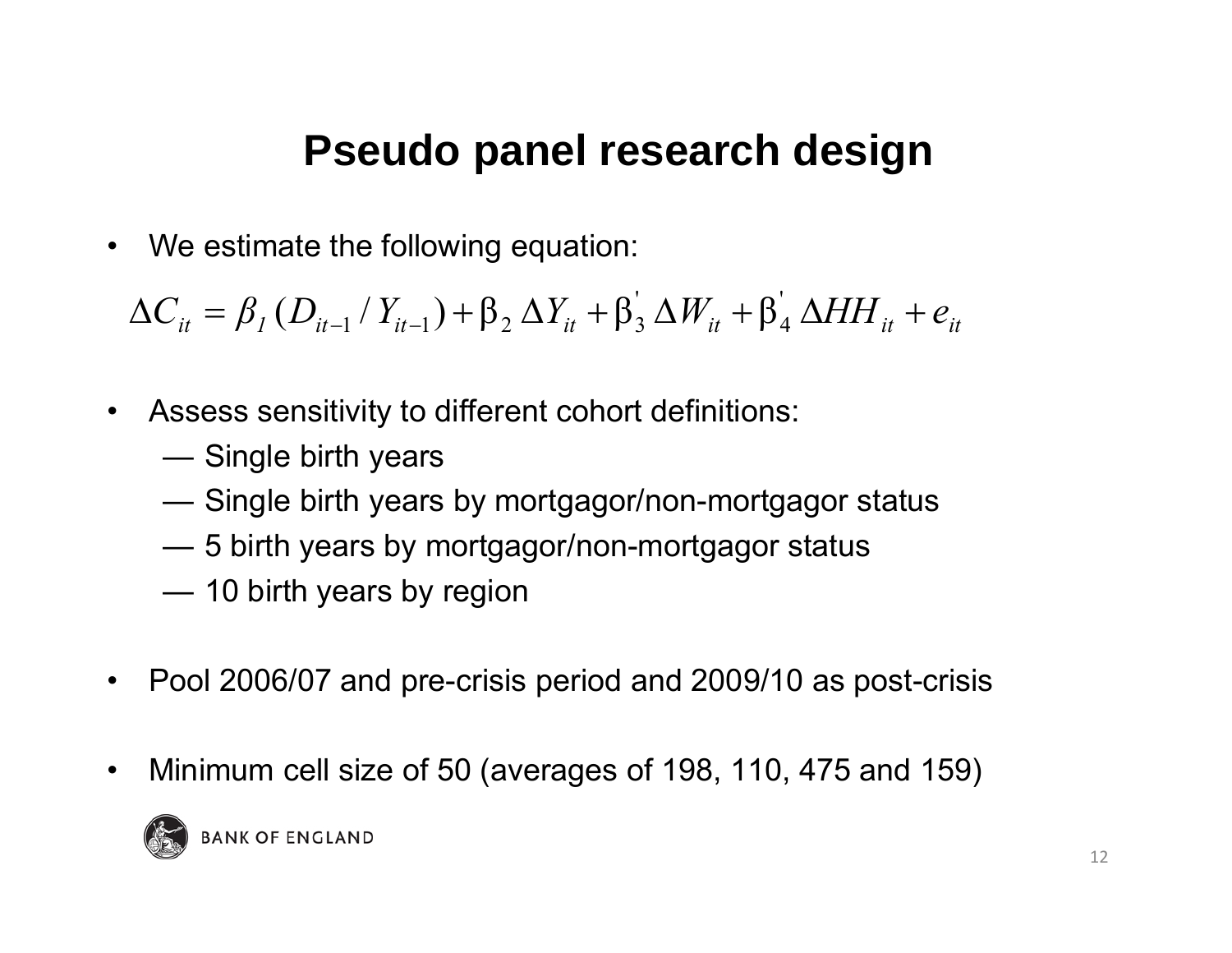Dependent variable: ∆In(non-housing consumption 06/07 to 09/10)

| Cohort definition                      | Single birth year     |                      | Single birth year,<br>mortgagor/non-mortgagor |                        | 5 birth year,<br>mortgagor/non-mortgagor |                       | 10 birth year, region |                       |
|----------------------------------------|-----------------------|----------------------|-----------------------------------------------|------------------------|------------------------------------------|-----------------------|-----------------------|-----------------------|
|                                        | $[1]$                 | $[2]$                | $[3]$                                         | [4]                    | [5]                                      | [6]                   | $[7]$                 | [8]                   |
| 06/07 mortgage<br>debt to income ratio | $-0.030**$<br>(0.014) |                      | $-0.028***$<br>(0.007)                        |                        | $-0.026**$<br>(0.009)                    |                       | $-0.024$<br>(0.014)   |                       |
| 06/07 mortgage<br>loan-to-value ratio  |                       | $-0.128*$<br>(0.064) |                                               | $-0.153***$<br>(0.038) |                                          | $-0.160**$<br>(0.054) |                       | $-0.129**$<br>(0.050) |
| <b>Observations</b>                    | 45                    | 45                   | 76                                            | 76                     | 19                                       | 19                    | 53                    | 53                    |

All equations are estimated by OLS. Robust standard errors in parentheses, \*\*\* p<0.01, \*\* p<0.05, \* p<0.1.

All equations also include change in income, change in housing wealth, change in financial wealth, change in number of adults, change in number of children and a constant.

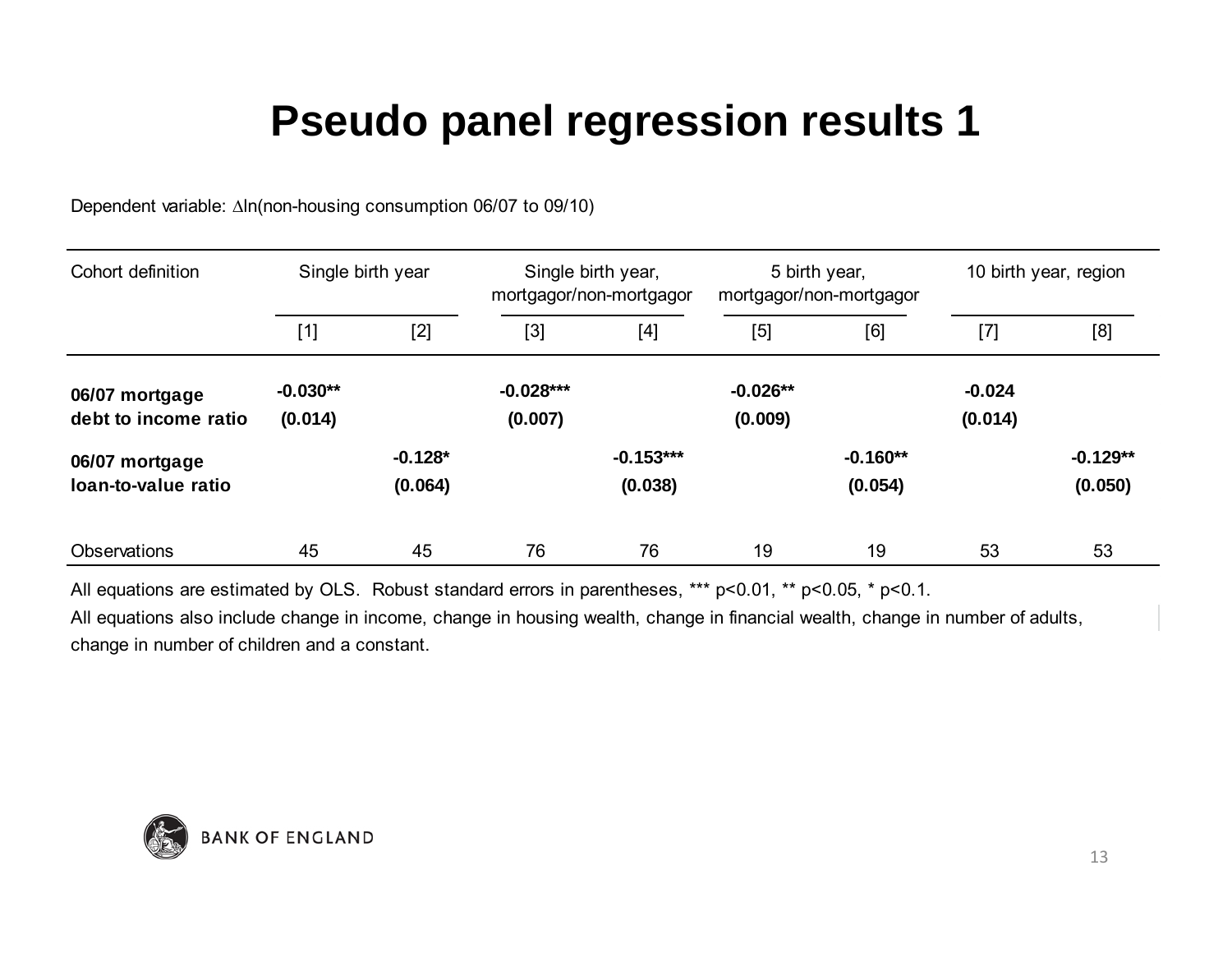Changes 2006/07 to 2009/10. Single birth year, mortgagor/non-mortgagor cohorts.

| Dependent variable                               | $\Delta$ In(Non-housing<br>consumption)<br>$[1]$ | $\Delta$ In(Non-housing<br>consumption)<br>$[2]$ | $\Delta$ In(Durables)<br>$[3]$ | $\Delta$ In(Non-durables)<br>[4] |
|--------------------------------------------------|--------------------------------------------------|--------------------------------------------------|--------------------------------|----------------------------------|
| $\Delta$ In(Income net of mortgage<br>interest)  |                                                  | $0.602***$<br>(0.117)                            | $0.934***$<br>(0.195)          | $0.447***$<br>(0.147)            |
| $\Delta$ In(Income before mortgage<br>interest)  | $0.612***$<br>(0.120)                            |                                                  |                                |                                  |
| Predicted 06/07 mortgage<br>debt to income ratio |                                                  |                                                  |                                |                                  |
| Actual 06/07 mortgage<br>debt to income ratio    | $-0.017**$<br>(0.008)                            | $-0.027***$<br>(0.007)                           | $-0.051***$<br>(0.013)         | $-0.010$<br>(0.012)              |
| 06/07 unsecured debt to<br>income ratio          |                                                  | $-0.020$<br>(0.122)                              |                                |                                  |
| Observations                                     | 76                                               | 76                                               | 76                             | 76                               |

All equations also include change in housing wealth, change in financial wealth, change in number of adults, All equations are estimated by OLS. Robust standard errors in parentheses, \*\*\* p<0.01, \*\* p<0.05, \* p<0.1. change in number of children and a constant.

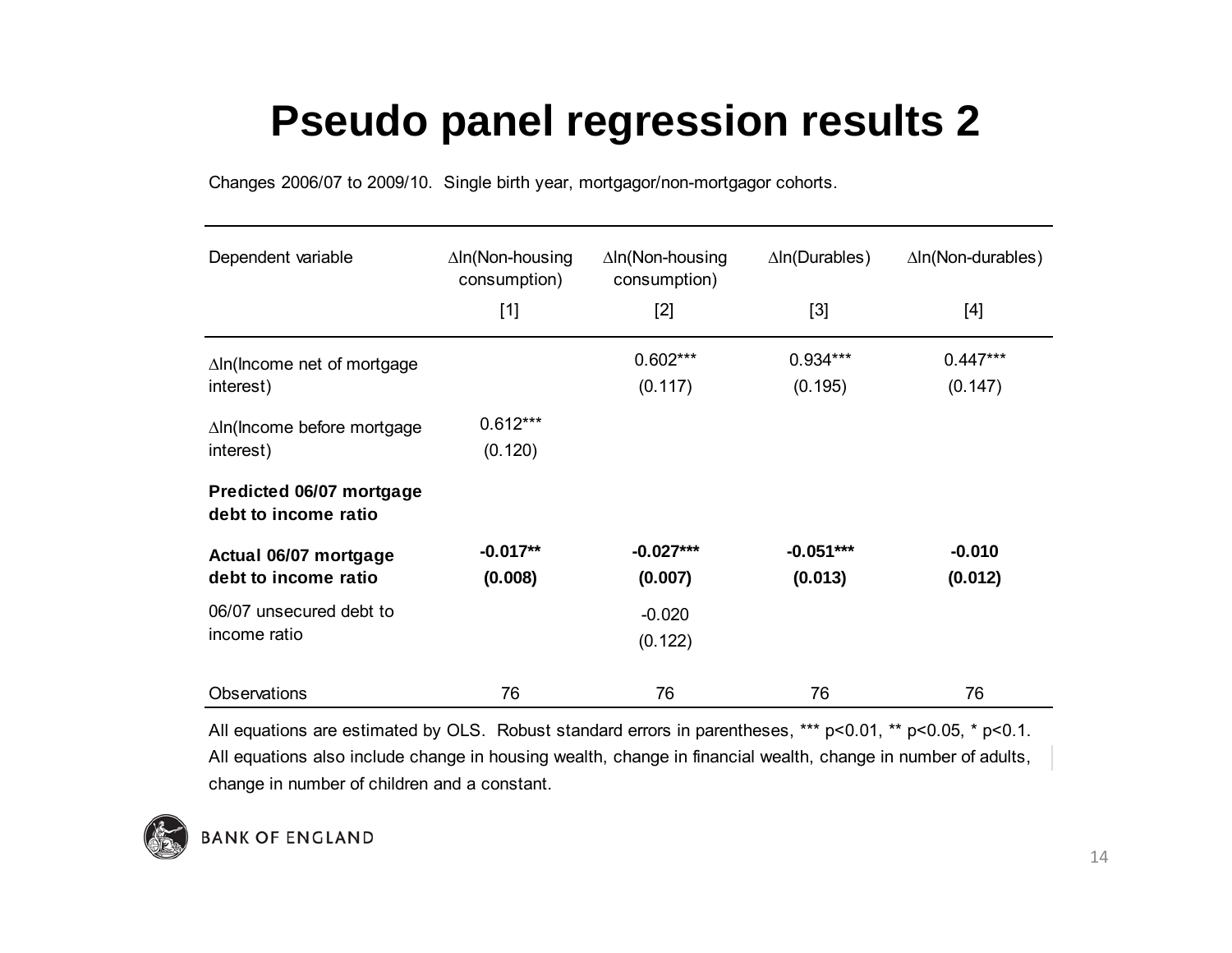Dependent variable: ∆ln(non-housing consumption) Single birth year, mortgagor/non-mortgagor cohorts

| Time period                                         | 06/07 to 09/10         | 06/07 to 11/12         | 00/01 to 03/04   | 03/04 to 06/07   |
|-----------------------------------------------------|------------------------|------------------------|------------------|------------------|
|                                                     | [1]                    | $[2]$                  | $[3]$            | [4]              |
| Mortgage debt to income<br>ratio at start of period | $-0.028***$<br>(0.007) | $-0.031***$<br>(0.007) | 0.009<br>(0.009) | 0.006<br>(0.008) |
| <b>Observations</b>                                 | 76                     | 73                     | 78               | 78               |

All equations include change in income, change in number of adults, change in number of children and a constant. All equations are estimated by OLS. Robust standard errors in parentheses, \*\*\* p<0.01, \*\* p<0.05, \* p<0.1. Equations [1] and [2] also include change in housing wealth and change in financial wealth.

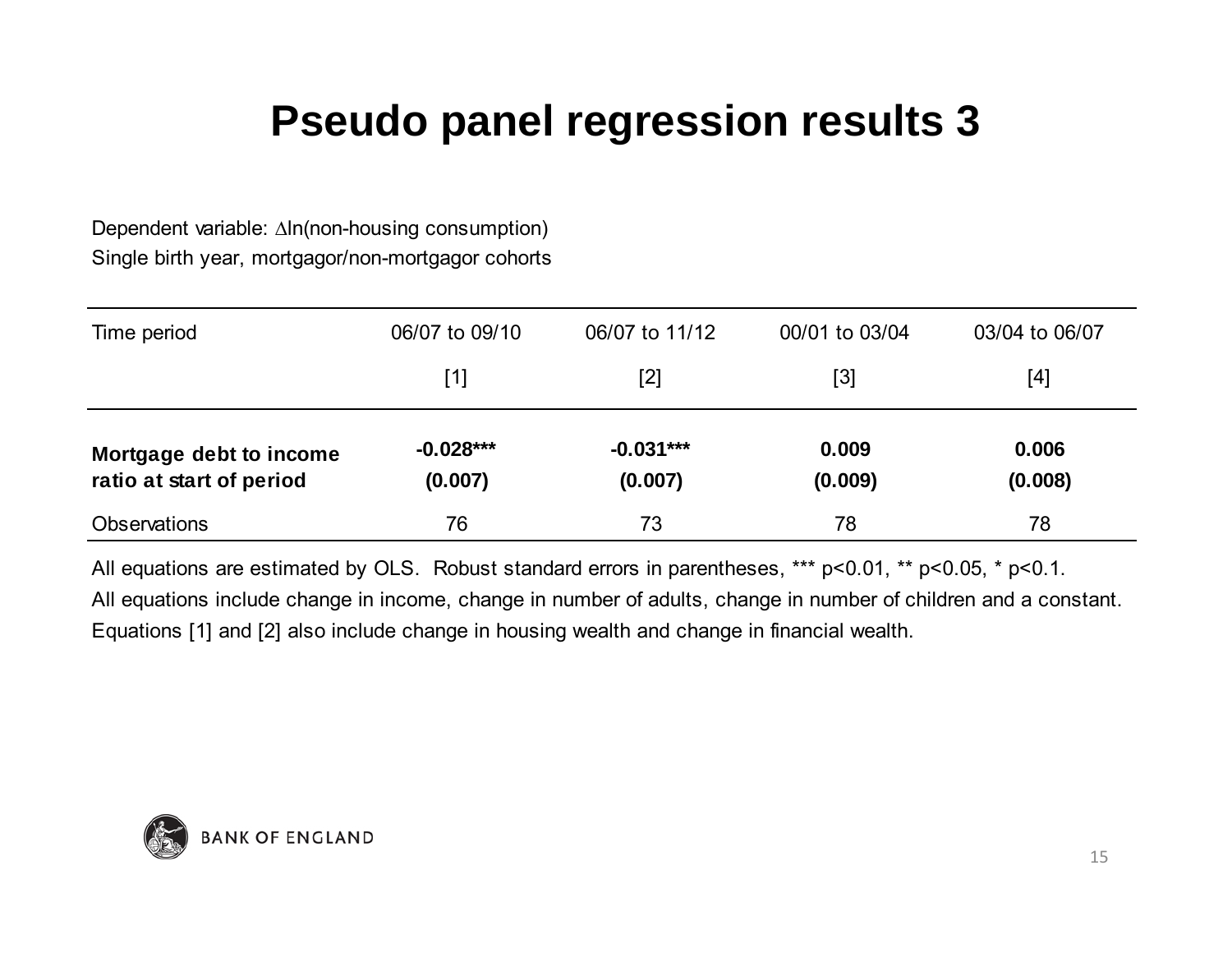#### **Cross-sectional analysis research design**

 $\bullet$ We estimate the following equation:

$$
C_{it} = \beta_1 (D_{it} / Y_{it}) + \beta_2 (D_{it} / Y_{it})^* year_t + \beta_3^* year_t + \beta_4^* cohort_t + \beta_5' X_{it} + e_{it}
$$
  
vector

- •Allow coefficient on debt to income to vary by year, relative to 2007
- $\bullet$ Estimate from 1992-2012
- $\bullet$  Include controls for income, birth cohort, age, household composition, education, employment status, region and house prices

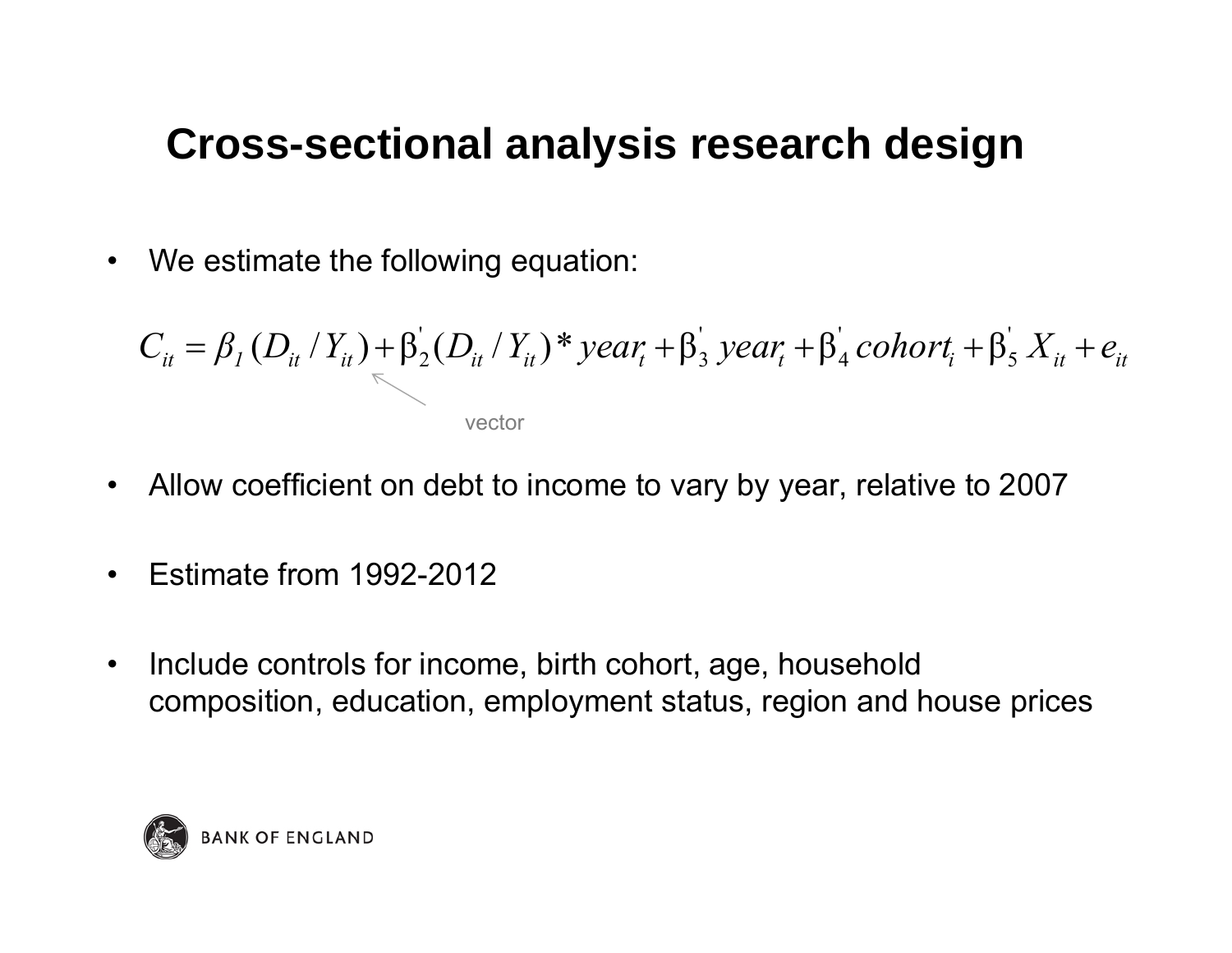## **Cross sectional regression results**

| Dependent variable: In(non-housing consumption)                           | (1)                 |
|---------------------------------------------------------------------------|---------------------|
| Mortgage debt to income ratio year interactions<br>(reference year 2007): |                     |
| 2008                                                                      | $-0.008(0.007)$     |
| 2009                                                                      | $-0.024***$ (0.007) |
| 2010                                                                      | $-0.017**$ (0.007)  |
| 2011                                                                      | $-0.022***$ (0.007) |
| 2012                                                                      | $-0.029***$ (0.007) |

Robust t-statistics in parentheses, \*\*\* p<0.01, \*\* p<0.05, \* p<0.1

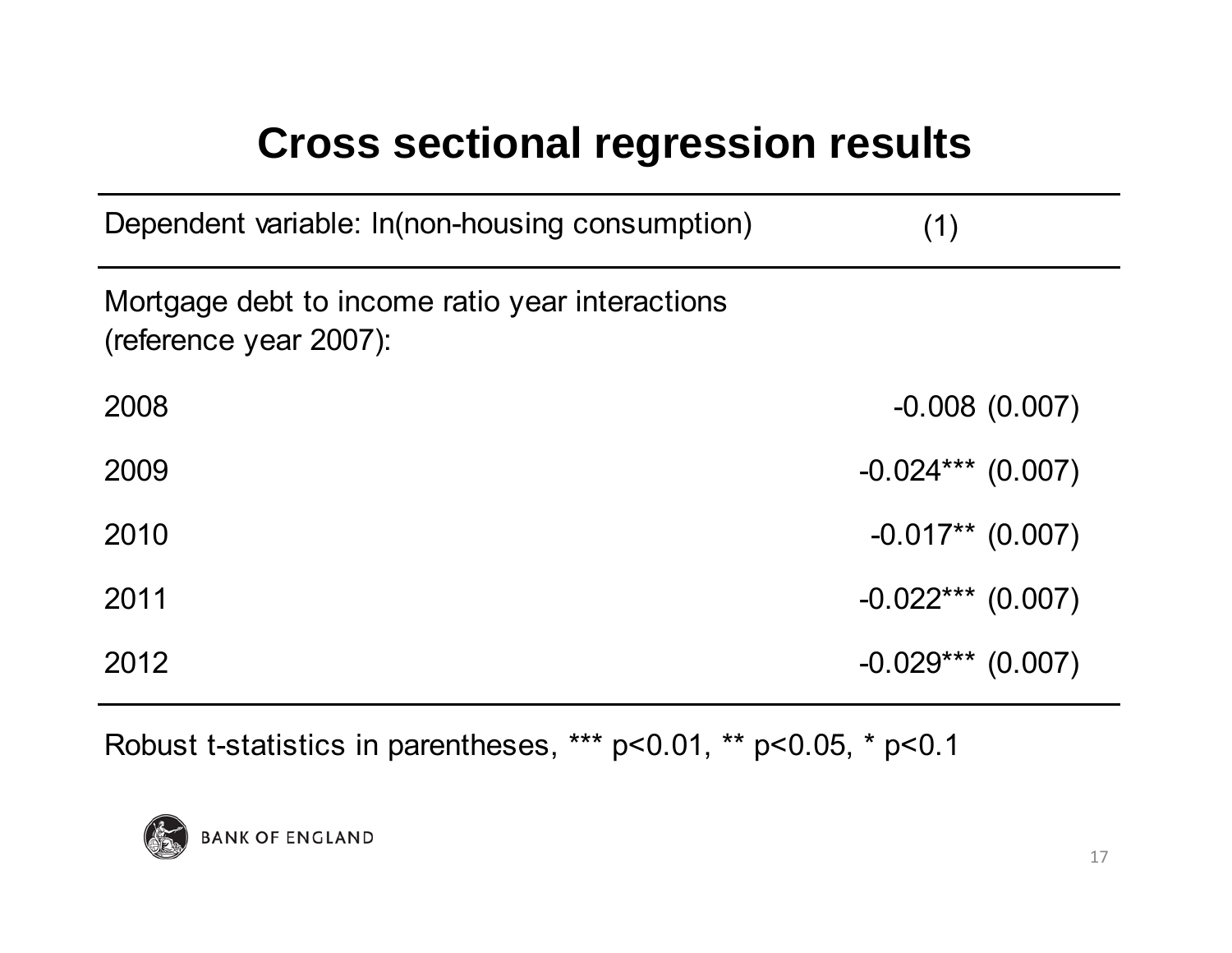#### **Cross sectional regression results**

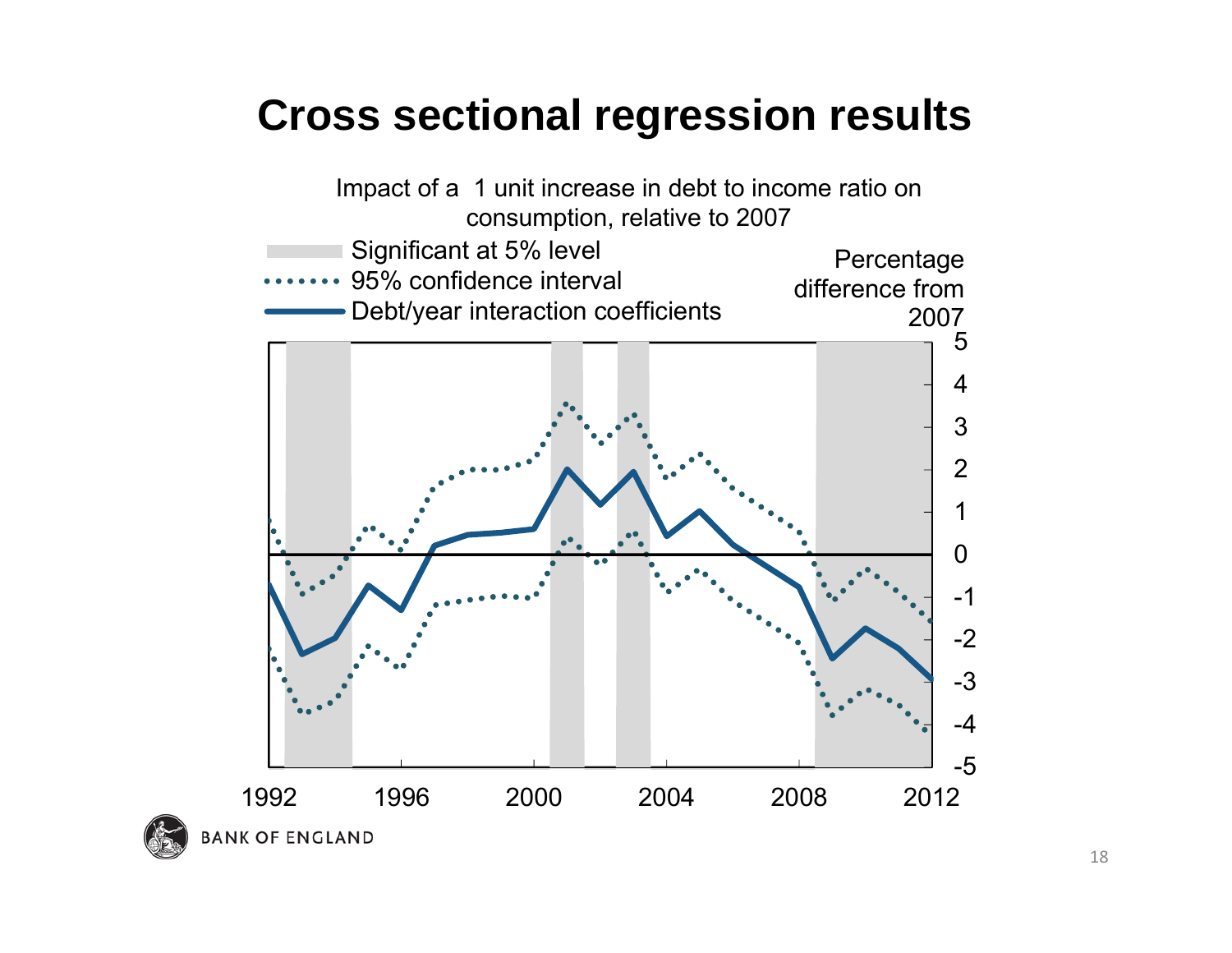### **Impact of debt on aggregate consumption**

Percentage difference from 2007



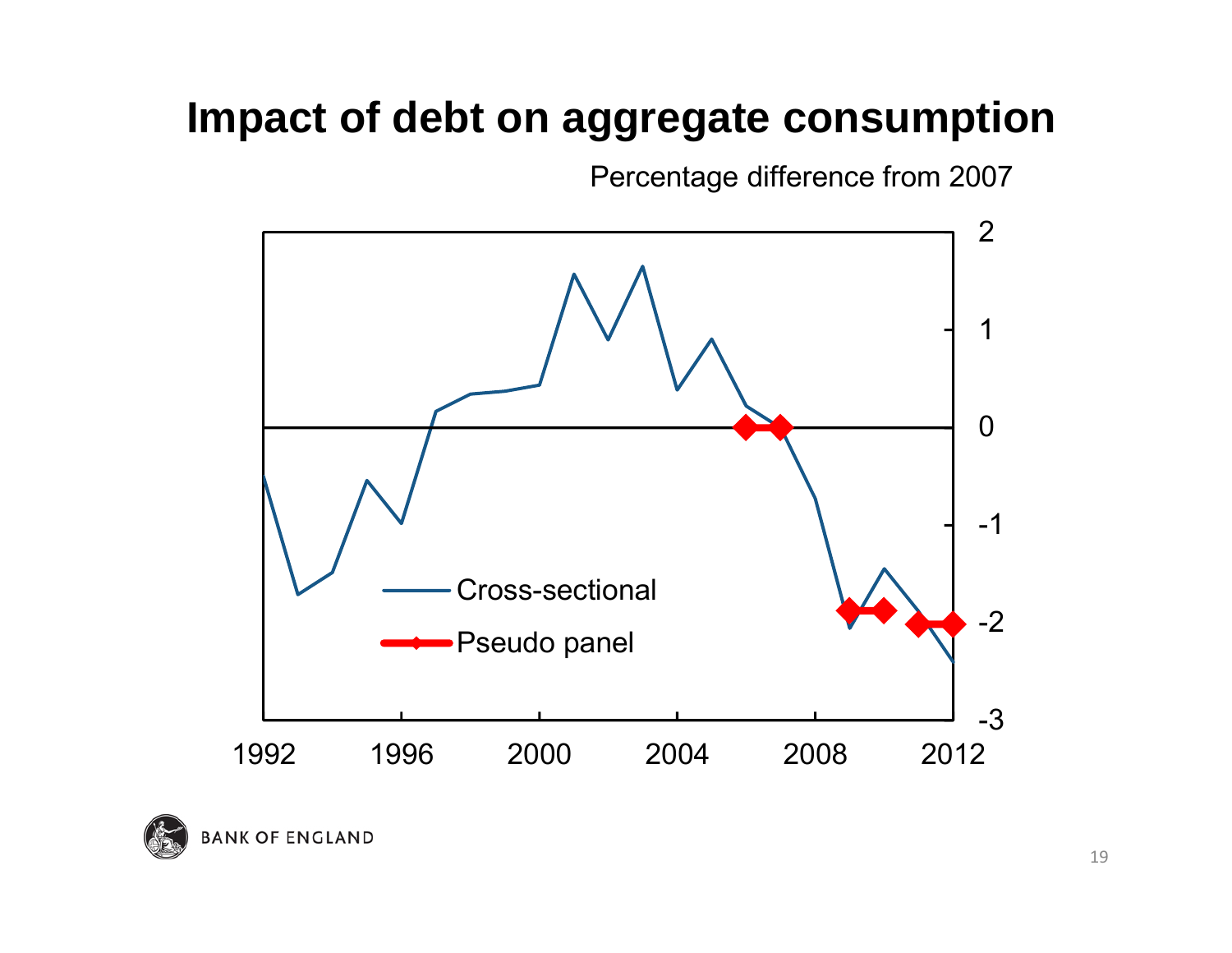#### **Possible explanations for why indebted households made larger spending cuts**

Larger spending cuts could reflect more indebted households:

1) Being disproportionately affected by tighter credit conditions

2) Becoming more concerned about their ability to make future loan repayments:

- ― Lower permanent income
- ― Increased uncertainty

3) Making larger adjustments to income expectations (perhaps because their previous expectations were too optimistic)

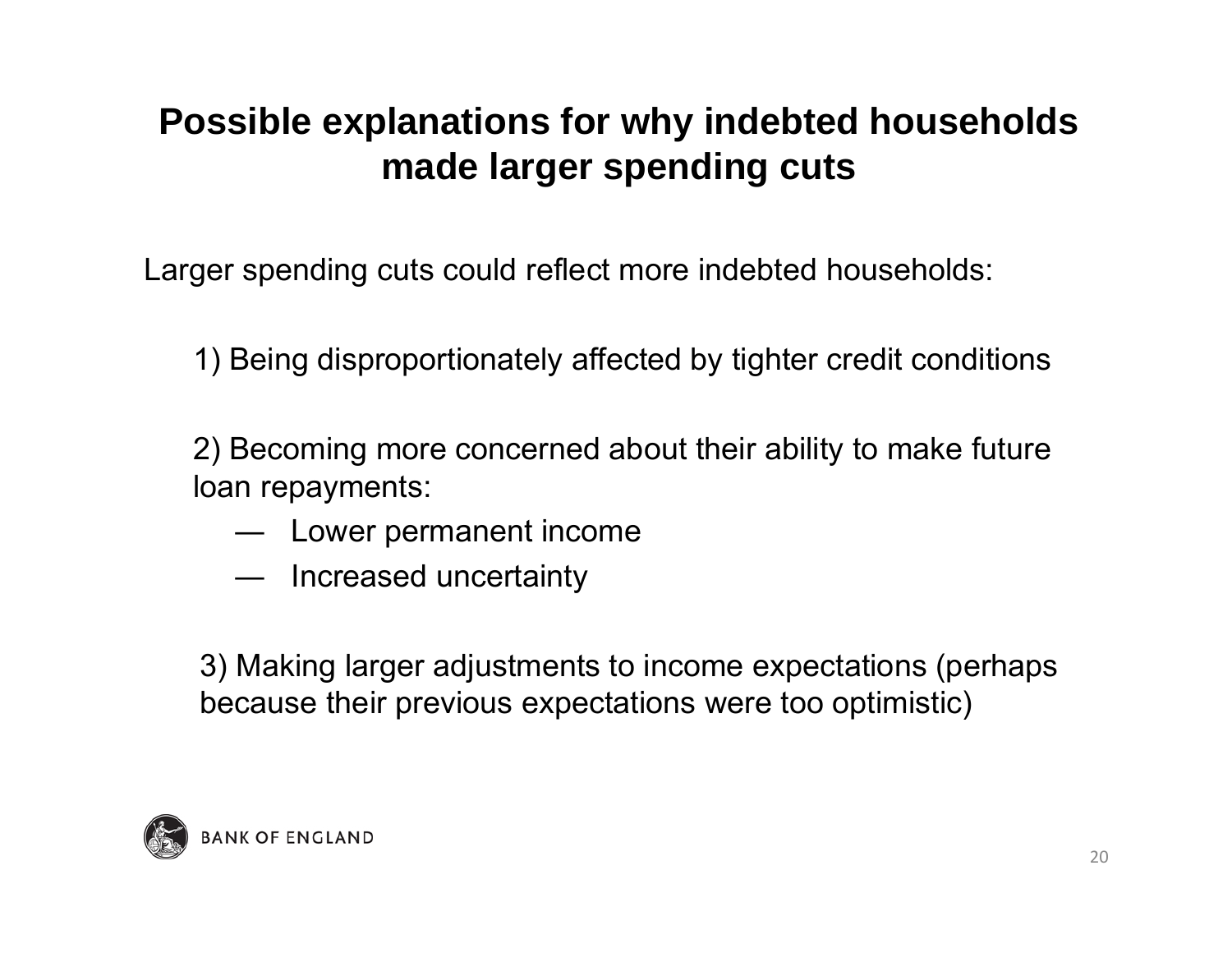#### **Evidence on why indebted household might have made larger cuts in spending**

- $\bullet$  Hard to prove causality from observing empirical correlations, even after controlling for other factors
- Three approaches to investigating this further:
	- Including proxies for the different channels in regressions
	- Using survey data on attitudes to spending
	- Developing a structural life-cycle model

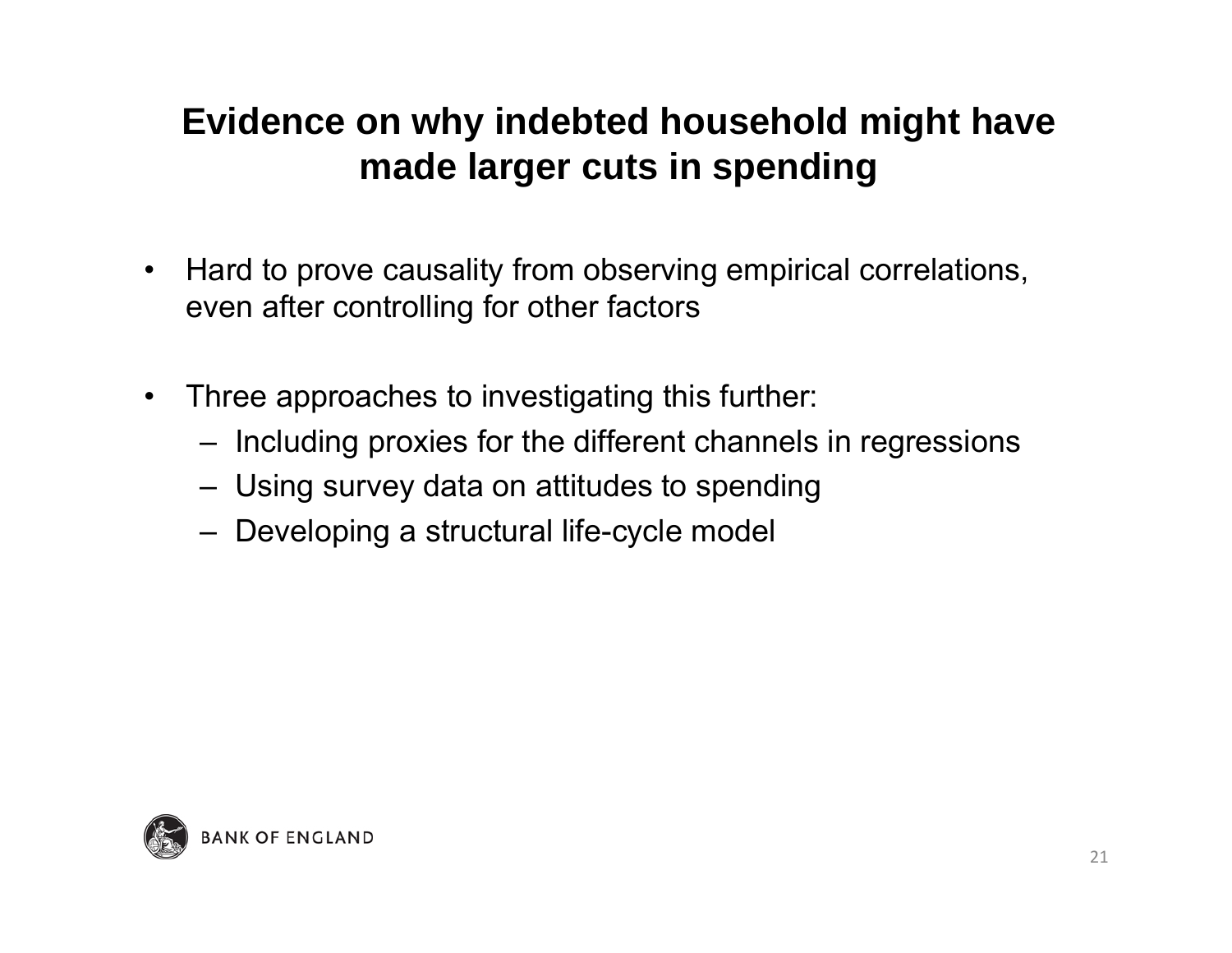Dependent variable: ∆In(non-housing consumption 06/07 to 09/10)

| Cohort definition                                                           | Single birth year,<br>mortgagor/<br>non-mortgagor | 5 birth year,<br>mortgagor/<br>non-mortgagor | 10 birth year,<br>region | 5 birth year,<br>mortgagor/<br>non-mortgagor |
|-----------------------------------------------------------------------------|---------------------------------------------------|----------------------------------------------|--------------------------|----------------------------------------------|
|                                                                             | $[1]$                                             | $[2]$                                        | $[3]$                    | [4]                                          |
| 06/07 mortgage debt to<br>income ratio                                      | $-0.022***$<br>(0.008)                            | $-0.014$<br>(0.014)                          | 0.004<br>(0.015)         | $-0.002$<br>(0.027)                          |
| $\triangle$ Cohort unemployment                                             | $-0.280$<br>(0.261)                               | $-0.466$<br>(0.456)                          | 0.079<br>(0.478)         | $-0.451$<br>(0.727)                          |
| $\triangle$ Cohort unemployment x<br>06/07 mortgage debt to<br>income ratio | $-0.429$<br>(0.384)                               | $-0.563$<br>(0.677)                          | $-0.961**$<br>(0.453)    | $-1.517$<br>(1.457)                          |
| % Credit constrained                                                        |                                                   |                                              |                          | $-0.192$<br>(0.354)                          |
| <b>Observations</b>                                                         | 76                                                | 19                                           | 53                       | 17                                           |

All equations also include change in income, change in housing wealth, change in financial wealth, change in number of adults, change in number of children and a constant. All equations are estimated by OLS. Robust standard errors in parentheses, \*\*\* p<0.01, \*\* p<0.05

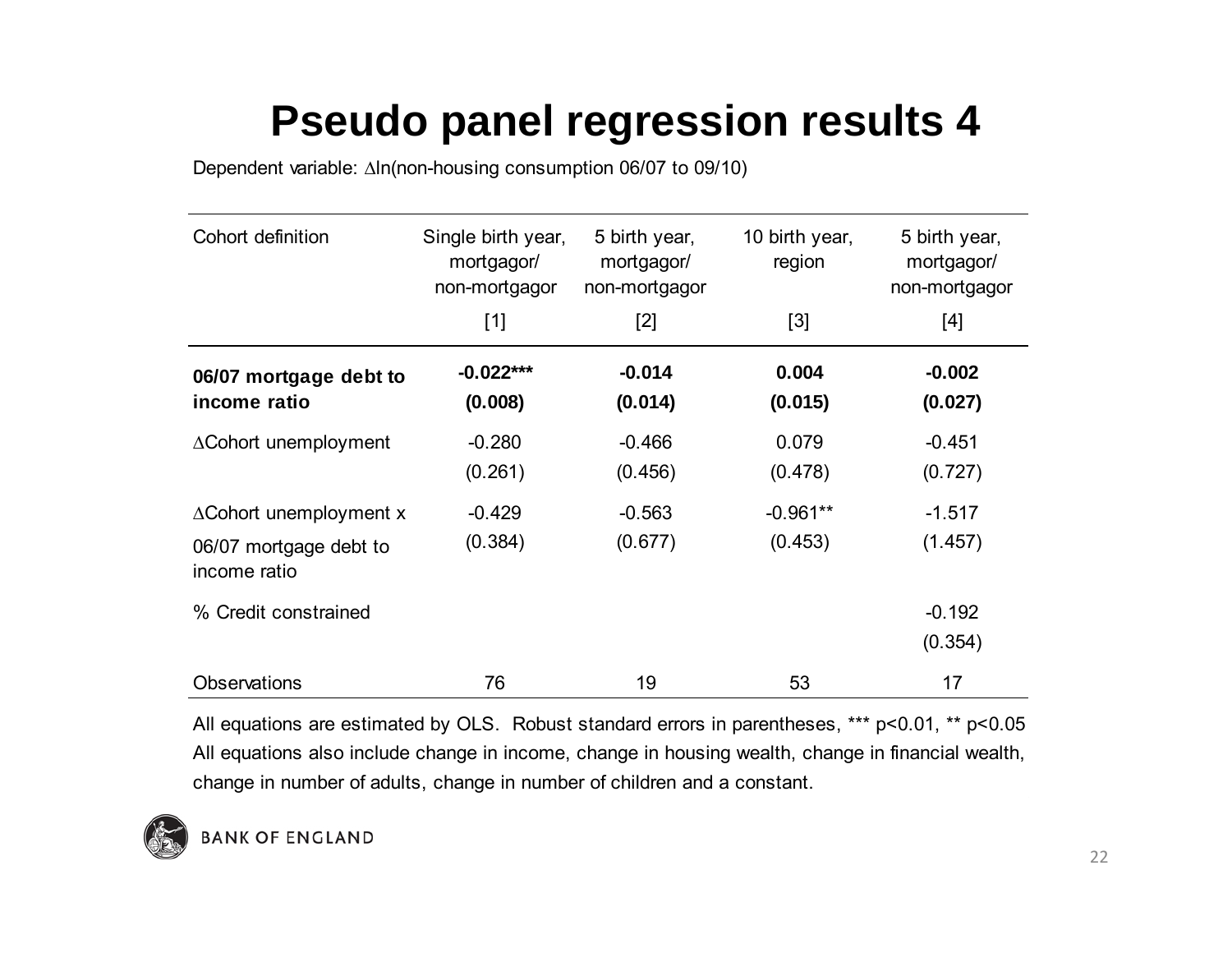#### **Mortgage debt to income and NMG survey responses**



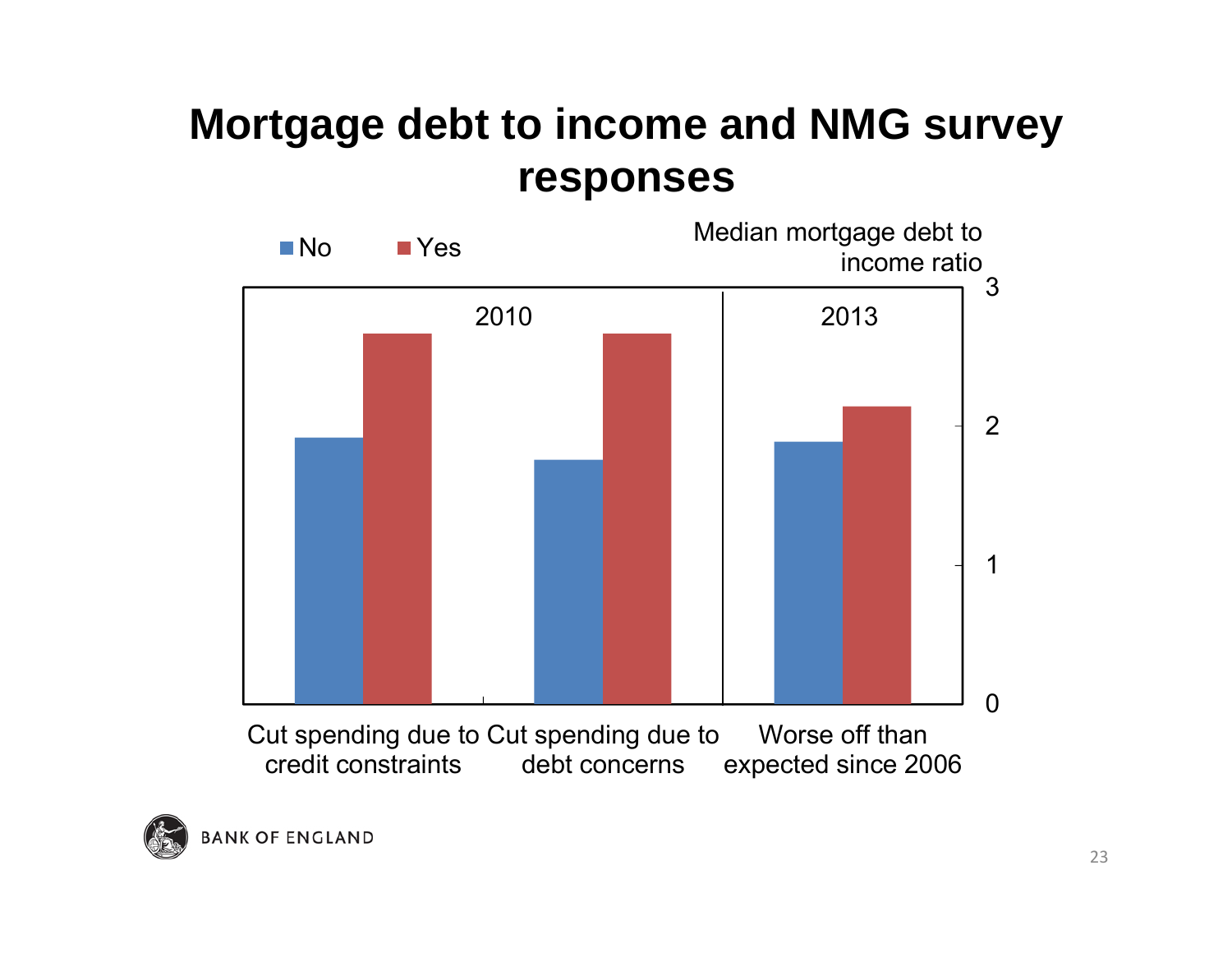#### **Structural life-cycle model (joint with Agnes Kovacs)**

- $\bullet$  Heterogeneous agents model where households live for T periods
- Can take out a mortgage to buy a house or withdraw equity
- $\bullet$  Maximum LTV limit on borrowing, depends on credit conditions and house prices
- $\bullet$  Two sources of uncertainty: idiosyncratic income and house prices
- $\bullet$ Mortgage repayments part of intertemporal budget constraint

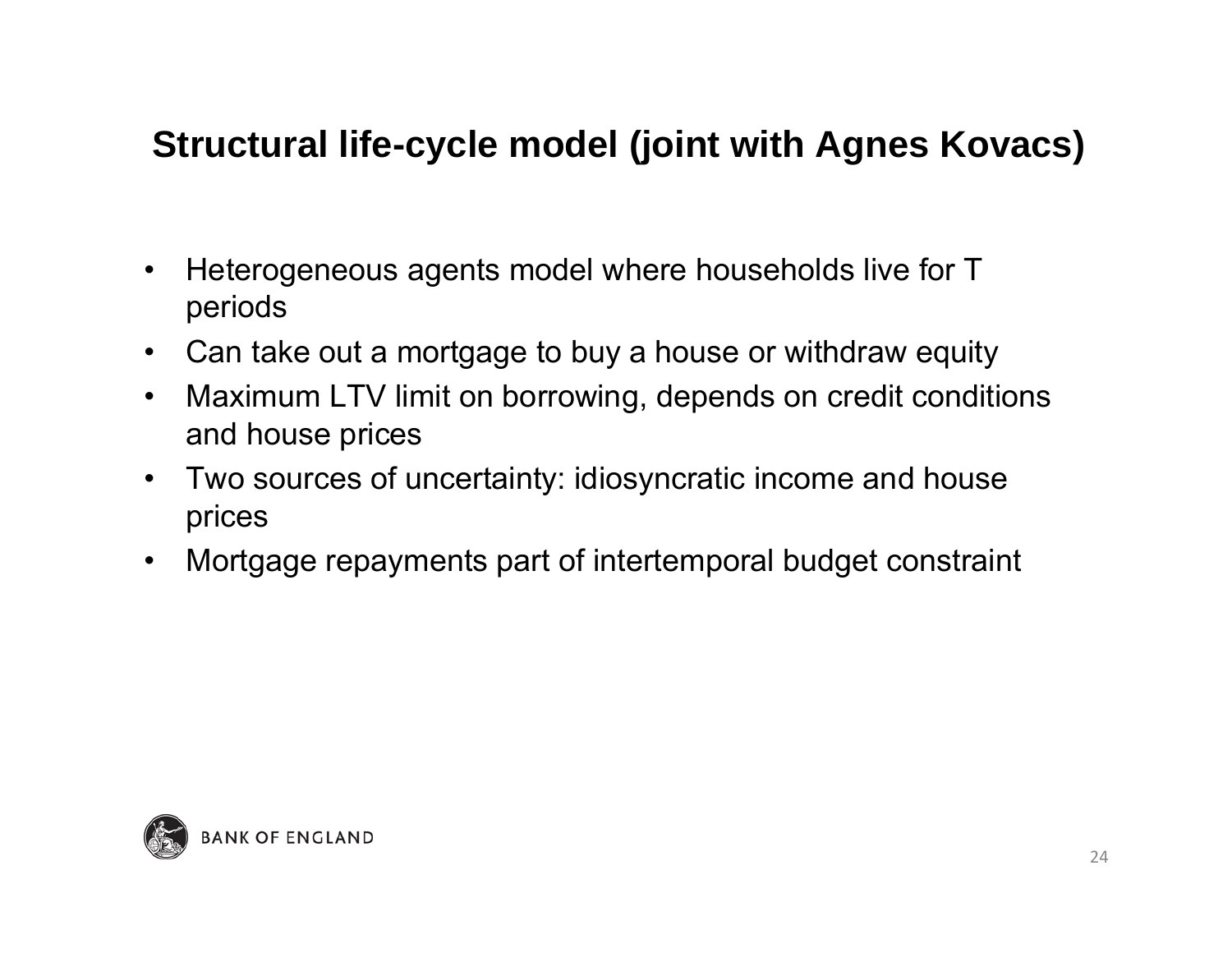#### **Simulated permanent income shock**



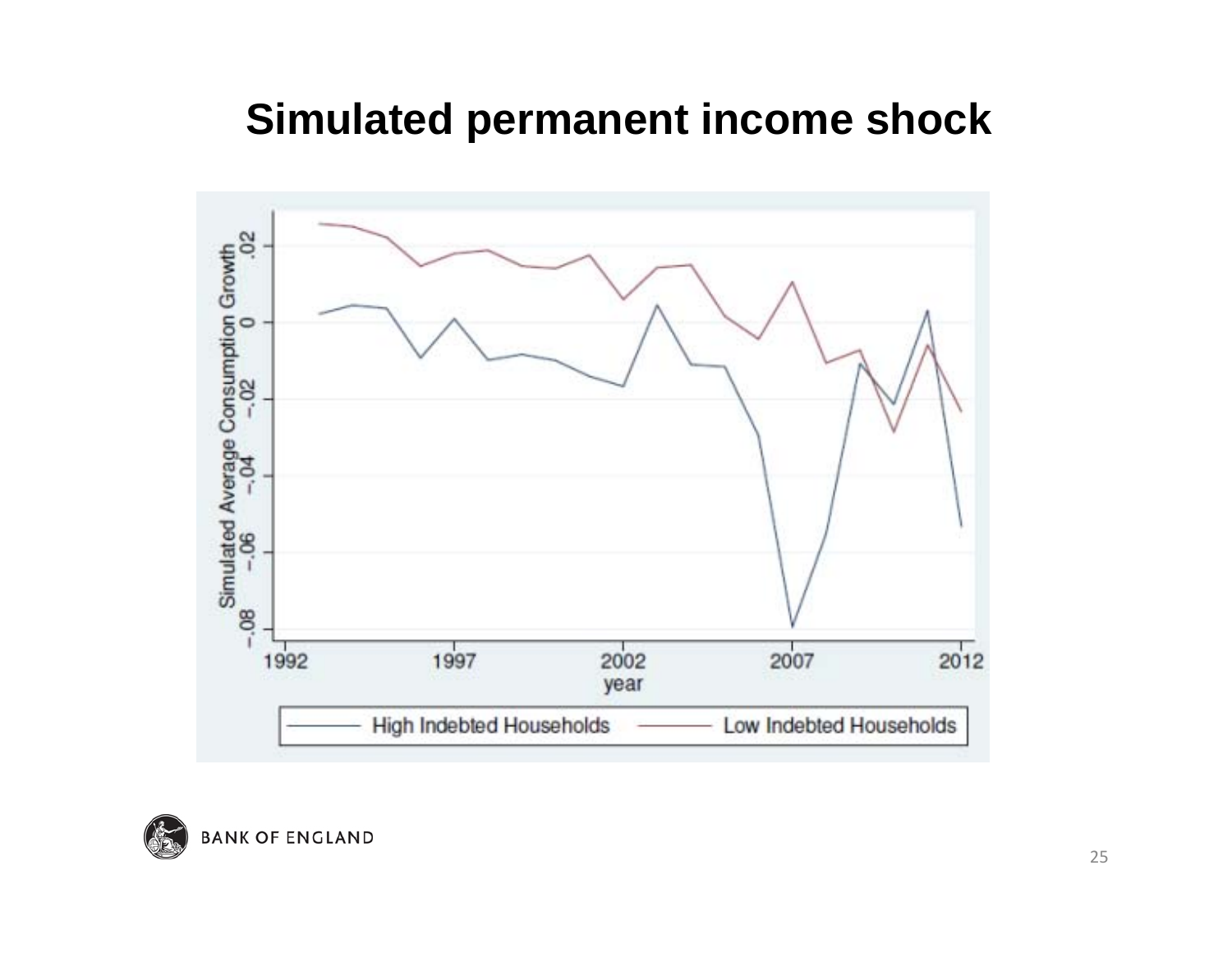#### **Preliminary results from structural life-cycle model**

- A reduction in permanent income a key driver of the results
- $\bullet$  Increased variance of income shocks also seems to have an effect
- Credit channels and house price falls less important

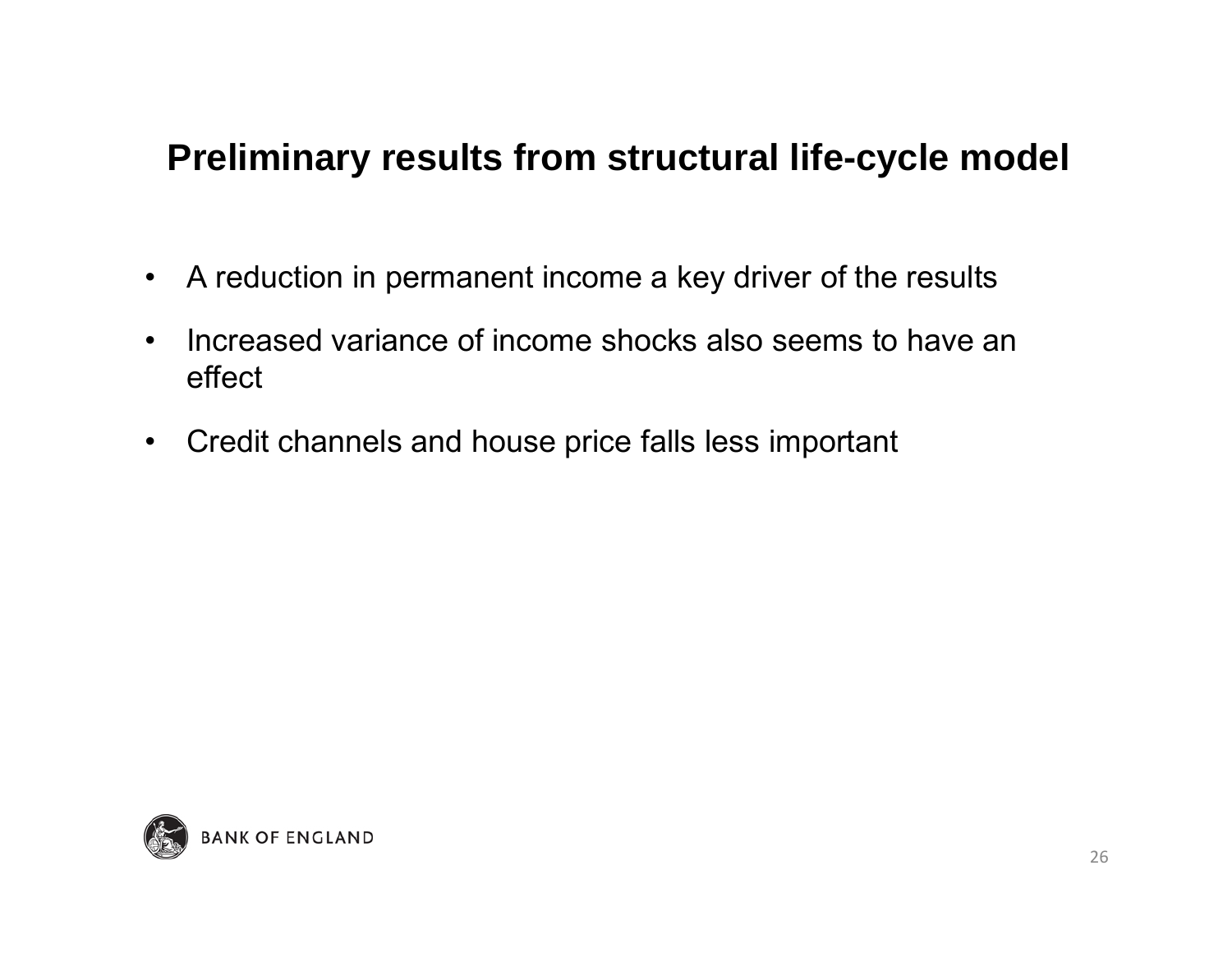# **Conclusion**

- • Indebted UK households made larger cuts in spending following the financial crisis, after controlling for other factors
- $\bullet$ Those effects have persisted, at least up until 2012
- • Two different econometric approaches give broadly similar results – worth about 2% off aggregate consumption
- •Empirical work does not prove a causal link
- • Very provisional results from structural life-cycle model suggest that permanent income shock/increased uncertainty may have been important in explaining larger spending cuts by indebted households

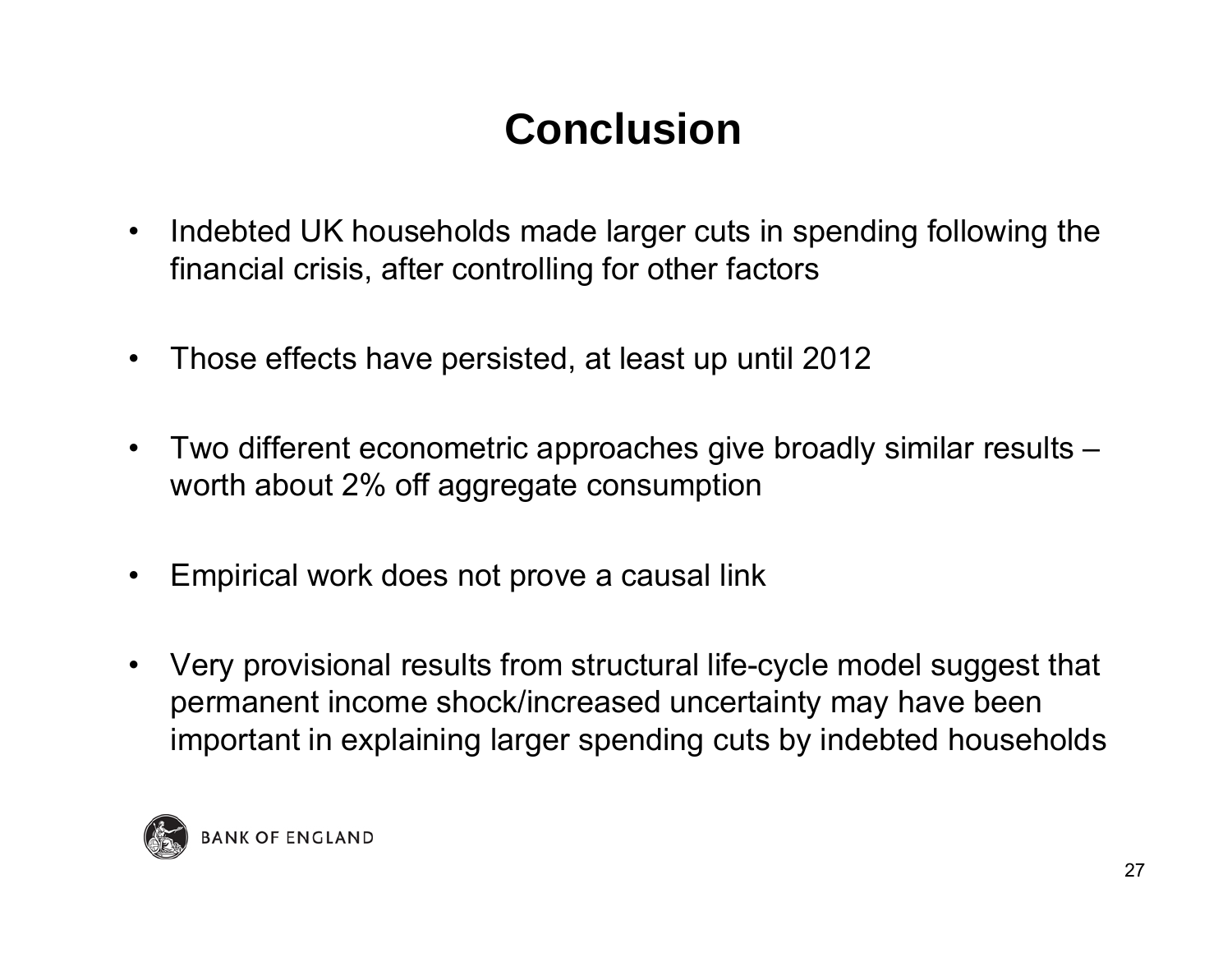# **Policy implications**

- $\bullet$  June 2014 Bank of England Financial Policy Committee recommendations:
	- **Property**  Lenders should apply stress test to assess affordability if Bank Rate rose by 3 percentage points in first 5 years of loan
	- **Property**  Lenders should limit proportion of mortgages at loan to income ratios of 4.5 or above to 15% of new mortgage lending
- FPC wanted to insure against further a significant increase in number of highly indebted households
- $\bullet$  Evidence on indebted households making larger cuts in spending during financial crisis in UK and elsewhere was an important reason for this

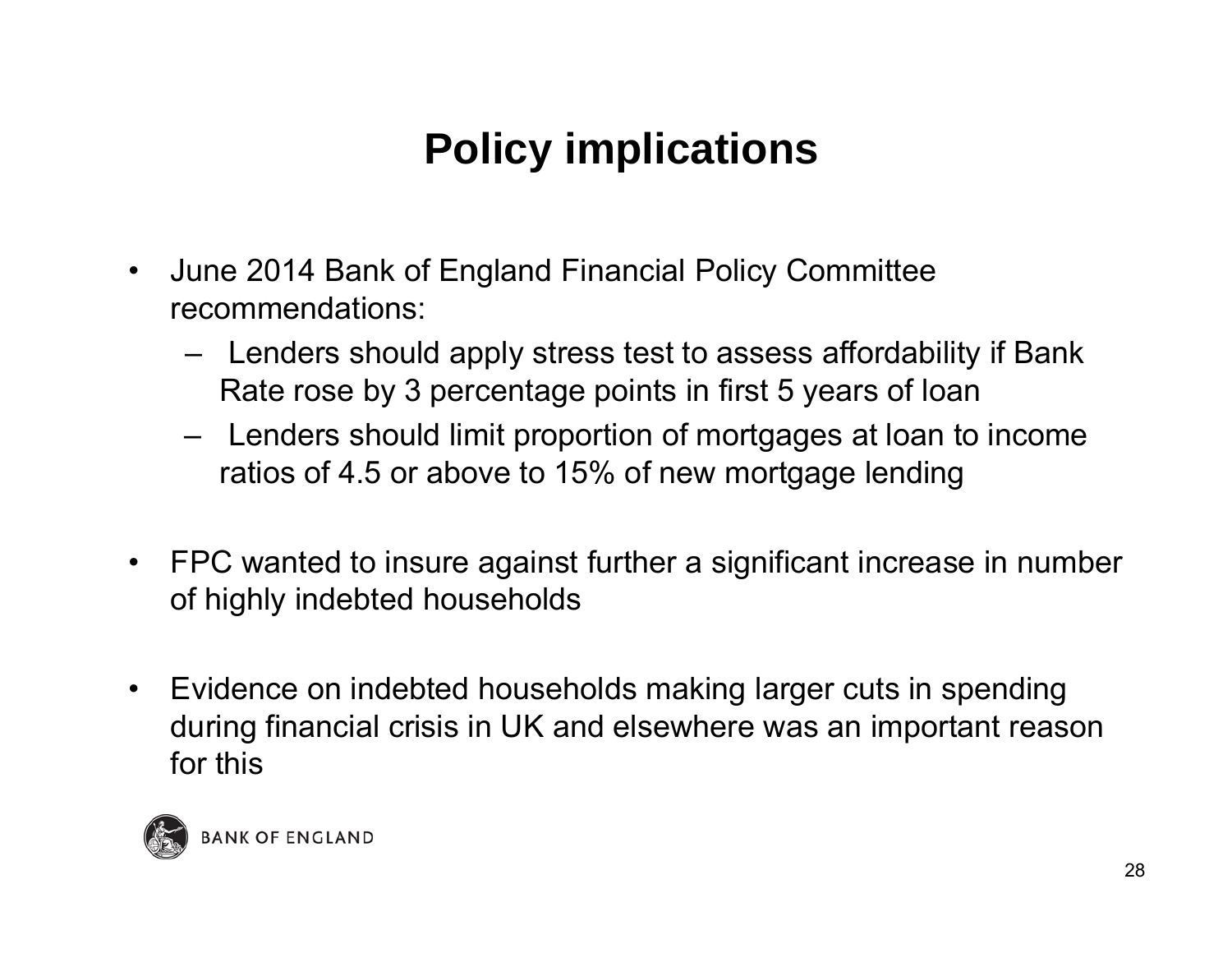# **Pseudo panel vs cross section analysis**

- $\bullet$  Pseudo panel:
	- Shows how consumption changed for different groups
	- Small number of observations
	- Trade off between number of cohorts and reliability of consumption estimate for each cohort
	- Less variation in debt
	- Allows cohort level data from other sources to be merged in
- $\bullet$  Cross section:
	- Can only compare difference in level of consumption for households with similar characteristics at different points, not how it changed for an individual household
	- Larger sample size
	- More variation in debt

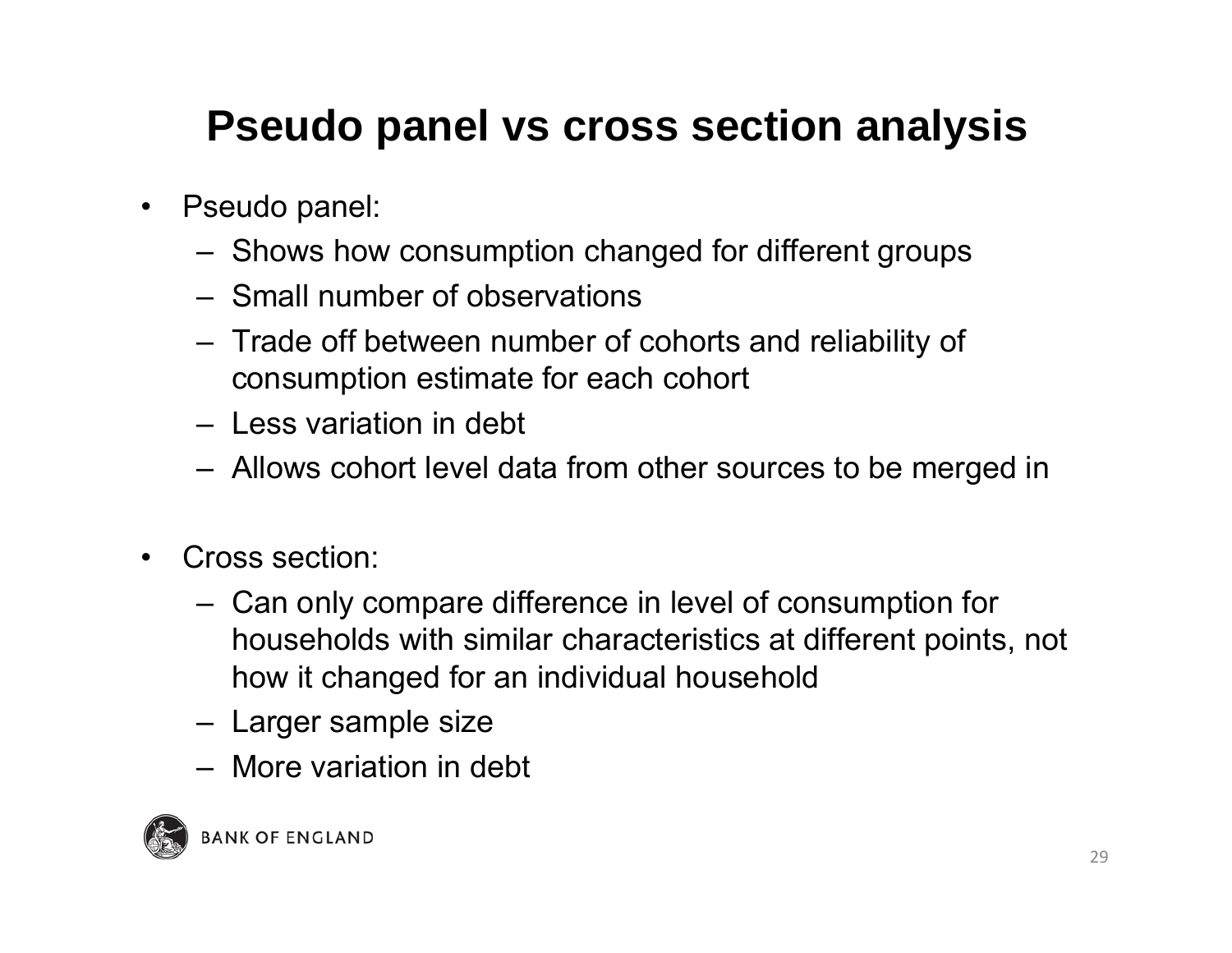#### **Change in consumption relative to income (single birth year mortgagor cohorts)**

Percentage point change in non-housing consumption/income 2006/07 to 2009/10(a)



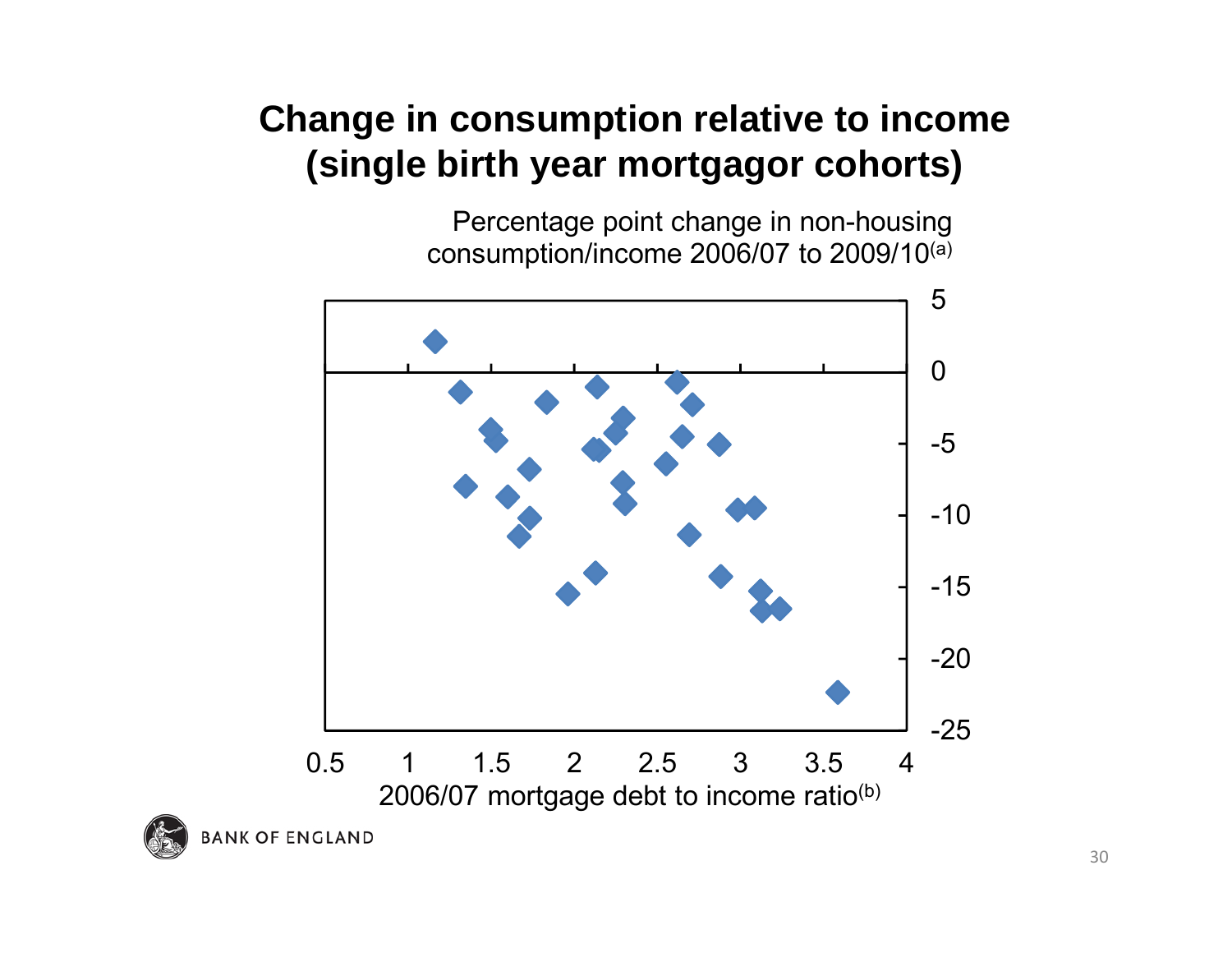#### **Change in consumption (single birth year mortgagor cohorts)**

Percentage change in real non-housing consumption 2006/07 to 2009/10



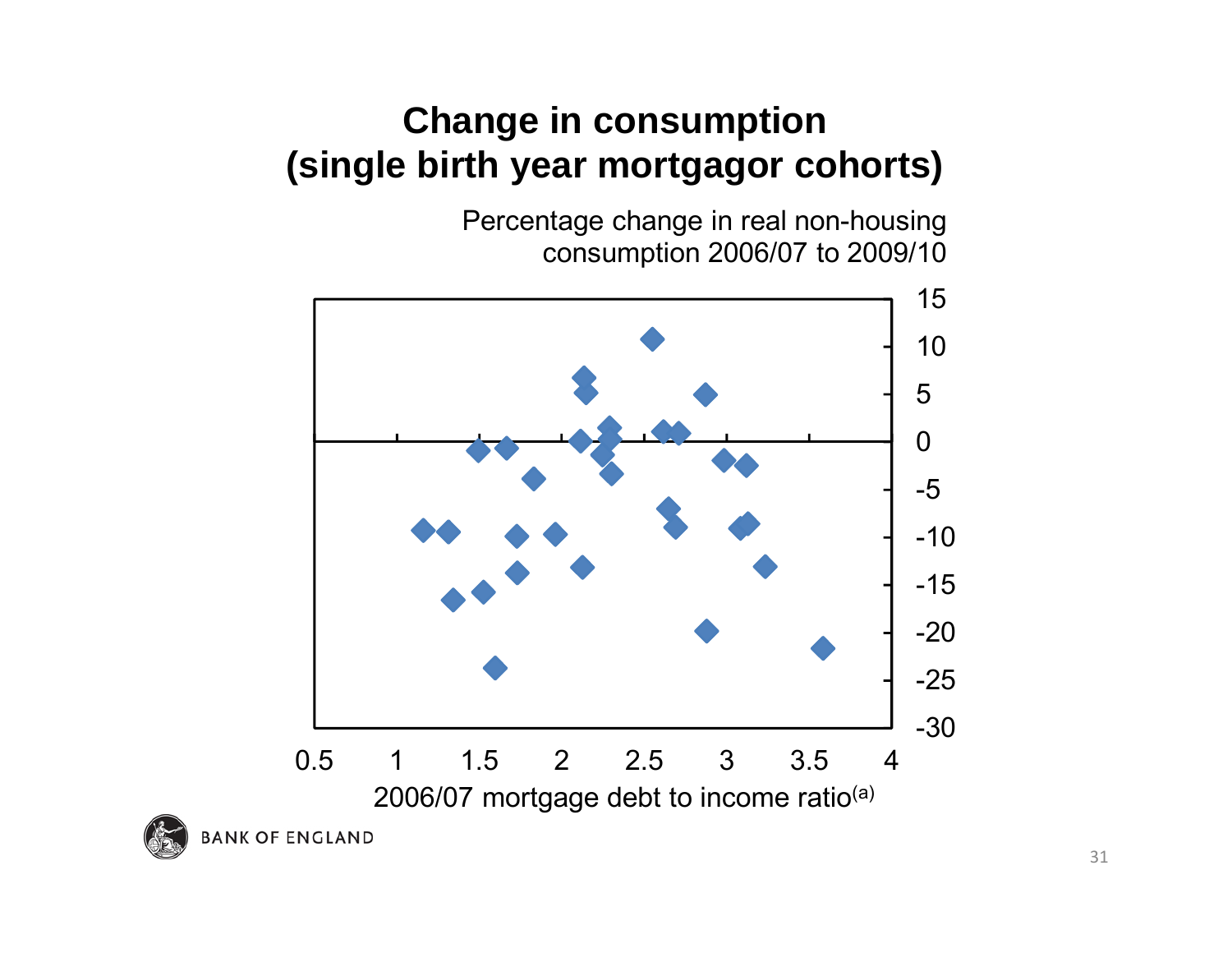#### **Consumption relative to income**



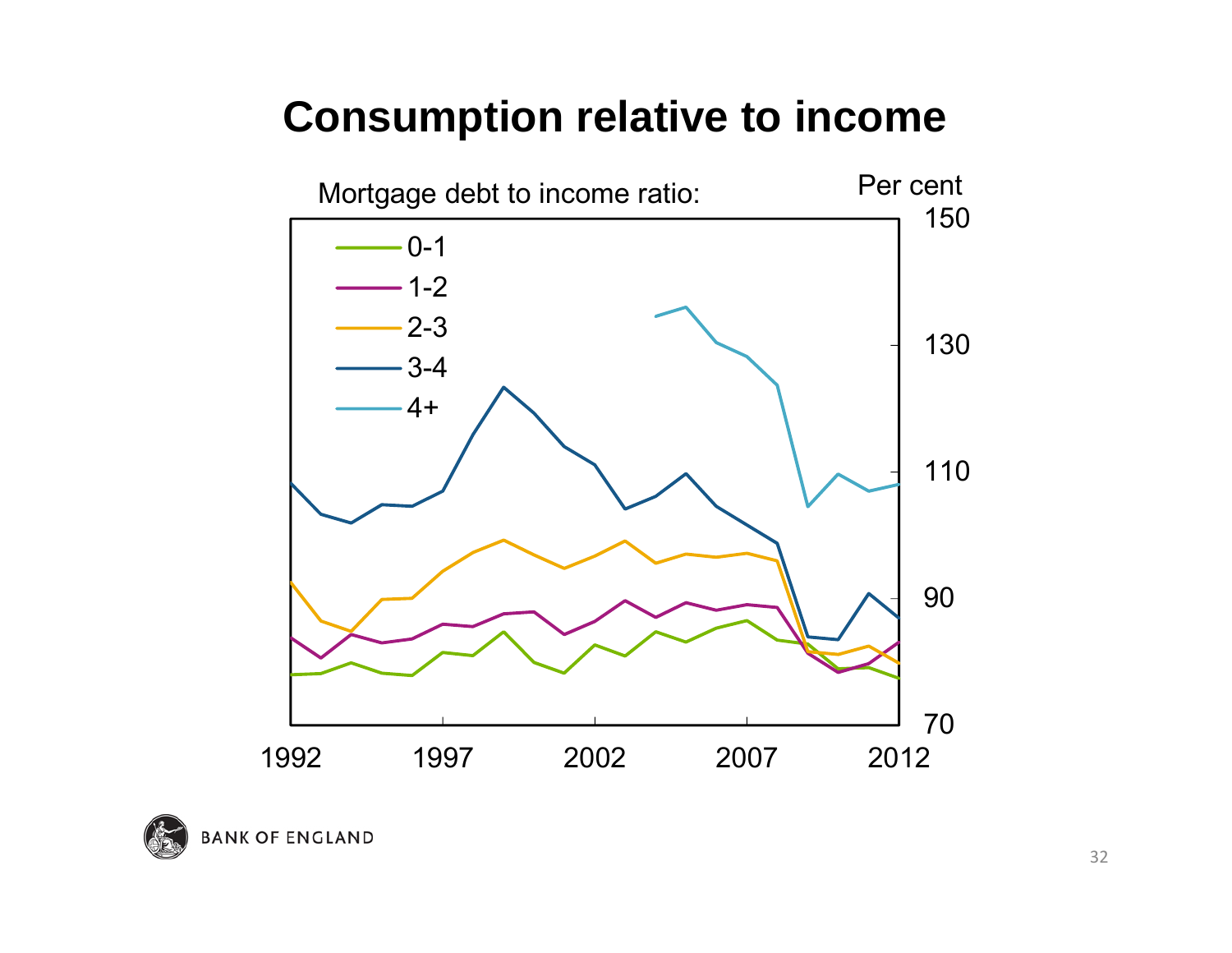# **Full pseudo panel regression results**

Dependent variable: ∆ln(non-housing consumption 06/07 to 09/10)

| Cohort definition                      | Single birth year     |                      | Single birth year,<br>mortgagor/non-mortgagor |                        | 5 birth year,<br>mortgagor/non-mortgagor |                       | 10 birth year, region |                       |
|----------------------------------------|-----------------------|----------------------|-----------------------------------------------|------------------------|------------------------------------------|-----------------------|-----------------------|-----------------------|
|                                        | $[1]$                 | $[2]$                | $[3]$                                         | $[4]$                  | [5]                                      | [6]                   | $[7]$                 | [8]                   |
| ∆In(Income net of                      | $0.675***$            | $0.743***$           | $0.599***$                                    | $0.607***$             | $0.766***$                               | $0.857***$            | $0.450***$            | $0.520***$            |
| mortgage interest)                     | (0.122)               | (0.124)              | (0.118)                                       | (0.117)                | (0.123)                                  | (0.130)               | (0.148)               | (0.155)               |
| $\triangle$ Number of adults           | $0.267**$             | $0.232*$             | $0.212**$                                     | $0.205**$              | 0.115                                    | 0.081                 | $0.342***$            | $0.283**$             |
|                                        | (0.118)               | (0.121)              | (0.098)                                       | (0.097)                | (0.103)                                  | (0.100)               | (0.121)               | (0.119)               |
| ∆Number of children                    | 0.036                 | 0.048                | 0.010                                         | 0.018                  | 0.016                                    | 0.046                 | 0.075                 | $0.088*$              |
|                                        | (0.036)               | (0.037)              | (0.031)                                       | (0.031)                | (0.060)                                  | (0.057)               | (0.048)               | (0.046)               |
| 06/07 mortgage<br>debt to income ratio | $-0.030**$<br>(0.014) |                      | $-0.028***$<br>(0.007)                        |                        | $-0.026**$<br>(0.009)                    |                       | $-0.024$<br>(0.014)   |                       |
| 06/07 mortgage<br>loan-to-value ratio  |                       | $-0.128*$<br>(0.064) |                                               | $-0.153***$<br>(0.038) |                                          | $-0.160**$<br>(0.054) |                       | $-0.129**$<br>(0.050) |
| $\Delta$ In(Housing wealth)            | 0.035                 | 0.123                | 0.060                                         | 0.060                  | 0.049                                    | 0.018                 | 0.008                 | 0.096                 |
|                                        | (0.070)               | (0.096)              | (0.036)                                       | (0.036)                | (0.059)                                  | (0.061)               | (0.101)               | (0.104)               |
| ∆In(Financial Wealth)                  | $-0.000$              | 0.004                | 0.006                                         | 0.007                  | $0.064***$                               | $0.072***$            | 0.002                 | $-0.004$              |
|                                        | (0.020)               | (0.020)              | (0.023)                                       | (0.023)                | (0.021)                                  | (0.021)               | (0.032)               | (0.032)               |
| Constant                               | $-0.018$              | $-0.011$             | $-0.027**$                                    | $-0.026**$             | $-0.036**$                               | $-0.034**$            | $-0.026$              | $-0.010$              |
|                                        | (0.023)               | (0.029)              | (0.012)                                       | (0.012)                | (0.013)                                  | (0.013)               | (0.020)               | (0.020)               |
| Observations                           | 45                    | 45                   | 76                                            | 76                     | 19                                       | 19                    | 53                    | 53                    |

All equations are estimated by OLS. Robust standard errors in parentheses, \*\*\* p<0.01, \*\* p<0.05, \* p<0.1.

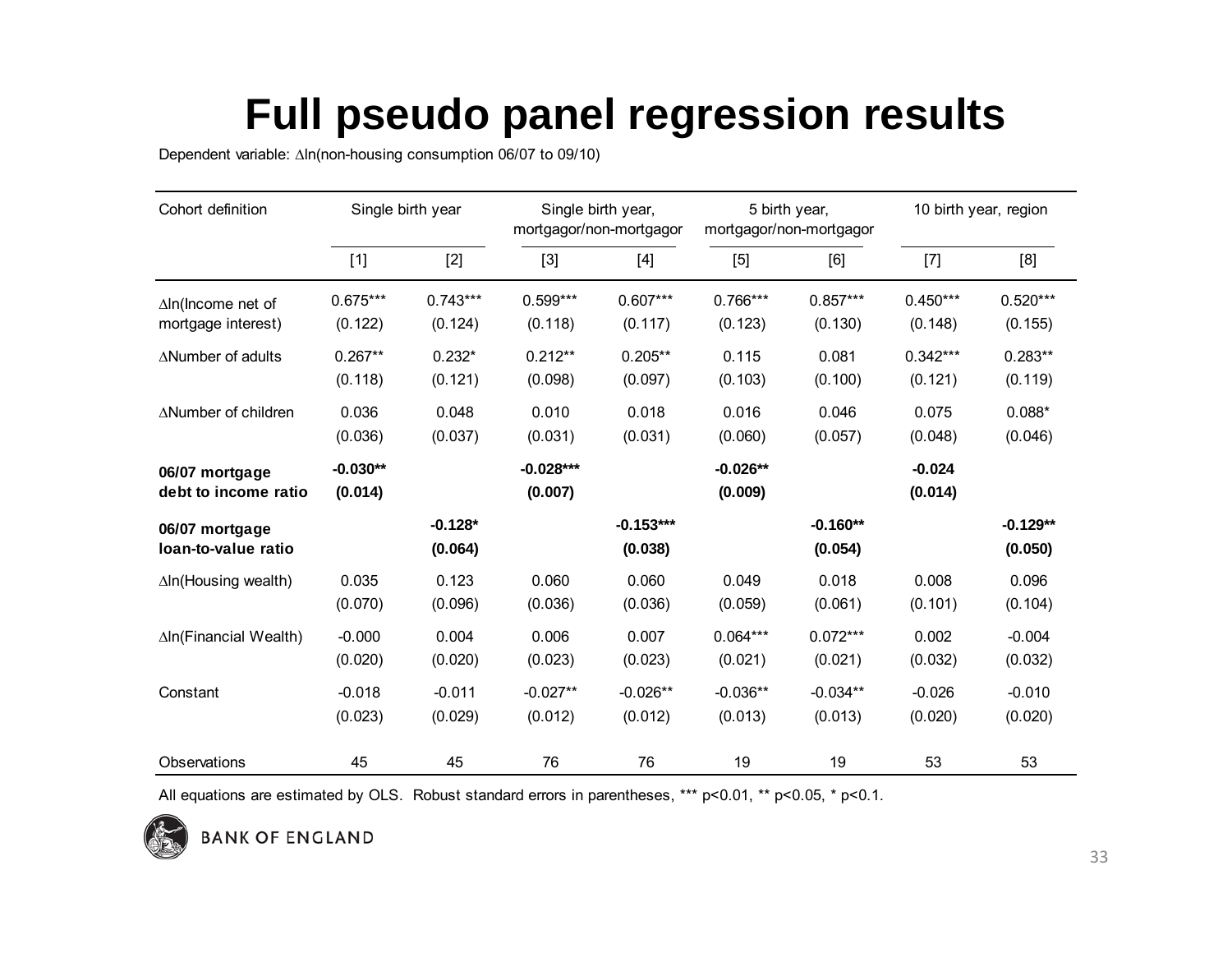#### **Cross sectional regression results**

Impact of a 1 unit increase in debt to income ratio on consumption, relative to 2007

#### **Durables Non-durables**



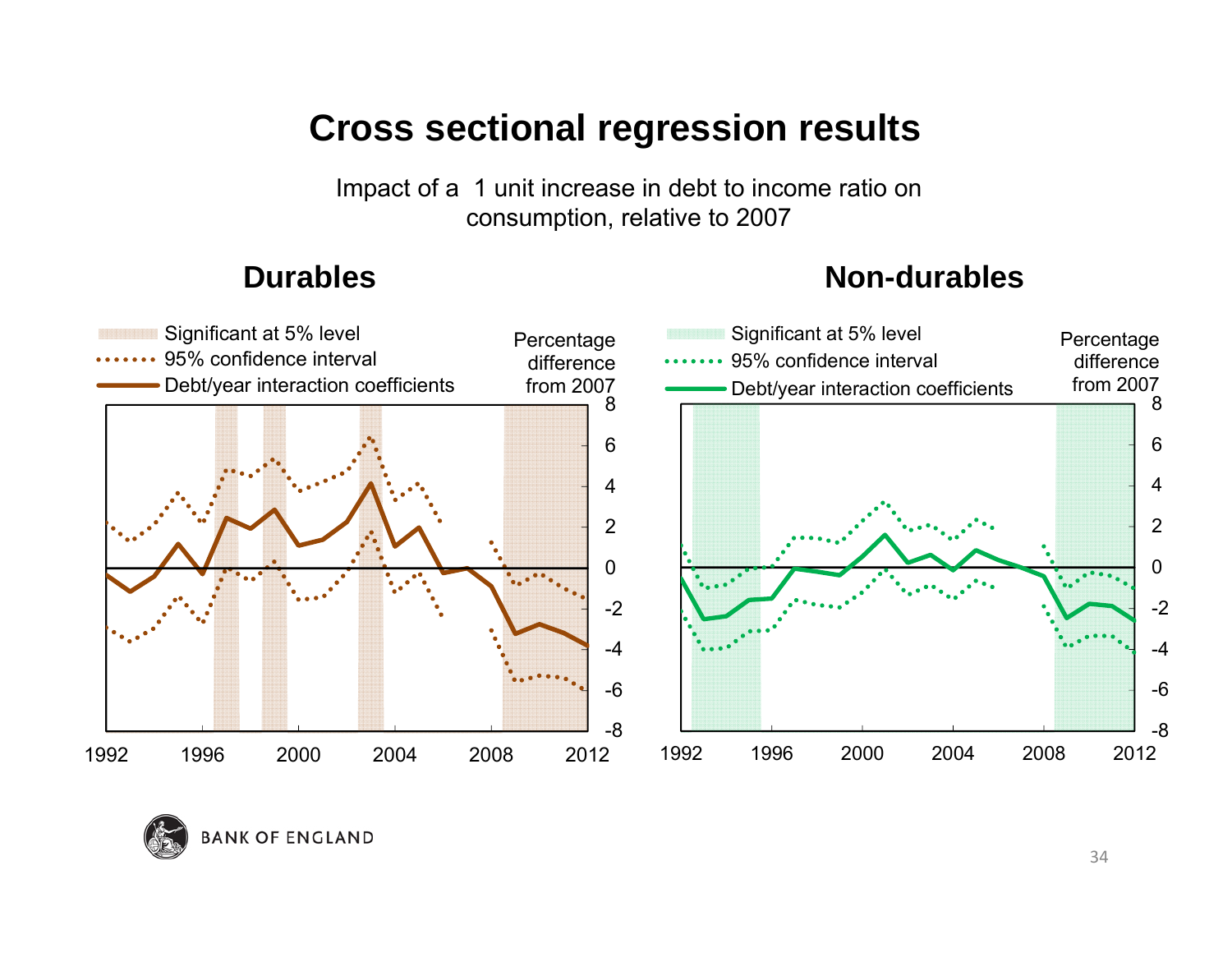#### **Explanations why indebted household might have made larger cuts in spending**

- $\bullet$  Highly indebted households were disproportionately affected by tighter credit conditions
	- 'Have you been put off spending because you are concerned you will not be able to get access to further credit when you need it?'
- $\bullet$  Highly indebted households become more concerned about their ability to make future repayments
	- 'How concerned are you about your current level of debt?', and 'What actions are you taking to deal with your concerns?'
- $\bullet$  Highly indebted households made larger adjustments to future income expectations
	- 'Would you say you are better or worse off financially now than you would have expected at the end of 2006, before the start of the financial crisis?'

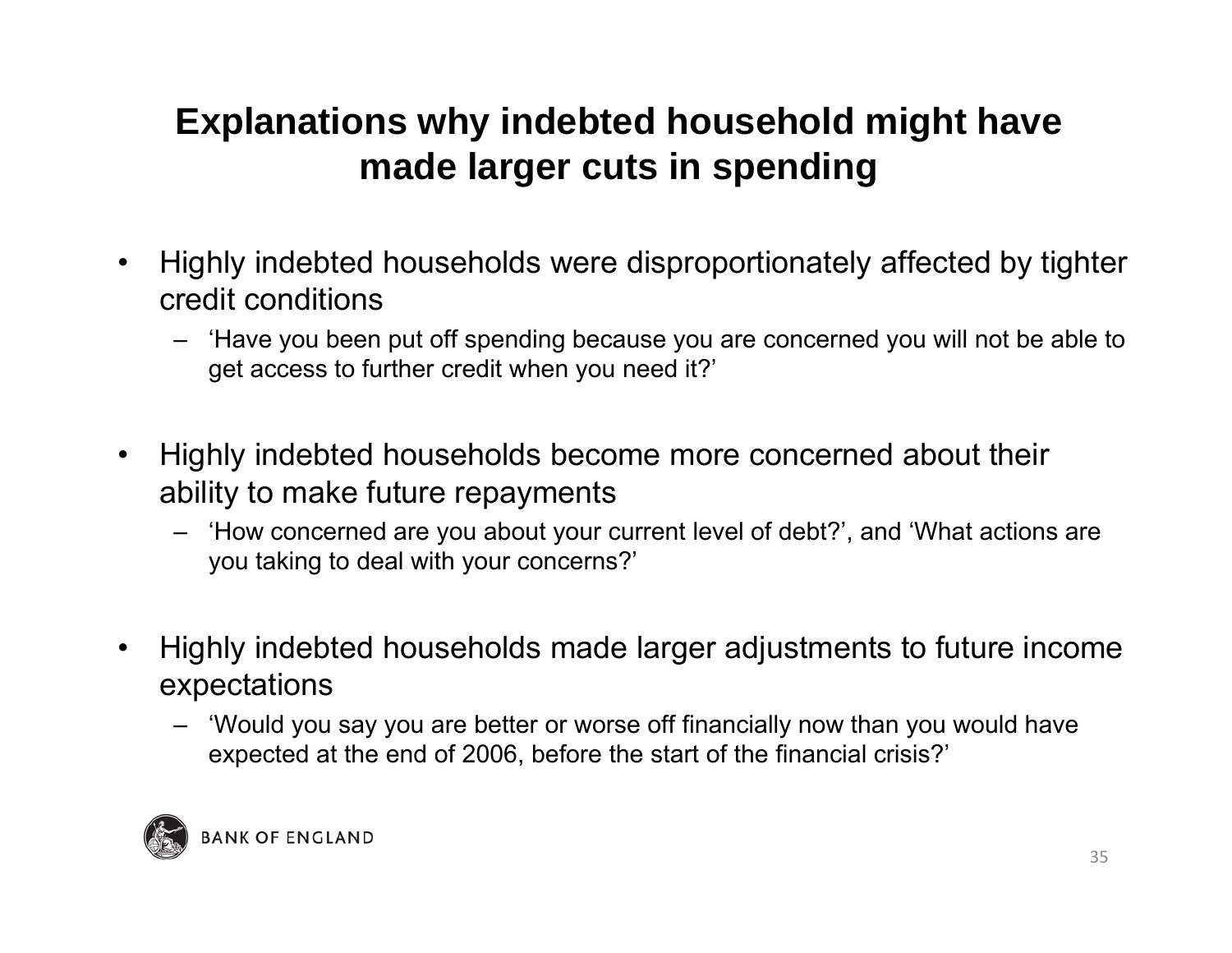# **Characteristics of mortgagors cutting spending due to debt concerns**

|                                                                                               | Reduced spending in response to<br>debt concerns (2013 data) |           |  |
|-----------------------------------------------------------------------------------------------|--------------------------------------------------------------|-----------|--|
|                                                                                               | Yes                                                          | <b>No</b> |  |
| Median mortgage debt to income<br>ratio                                                       | 2.4                                                          | 1.7       |  |
| Proportion who are worse off than<br>they expected in 2006                                    | <b>73%</b>                                                   | 39%       |  |
| Proportion who are think that a<br>sharp fall in income is quite likely<br>over the next year | 33%                                                          | 19%       |  |

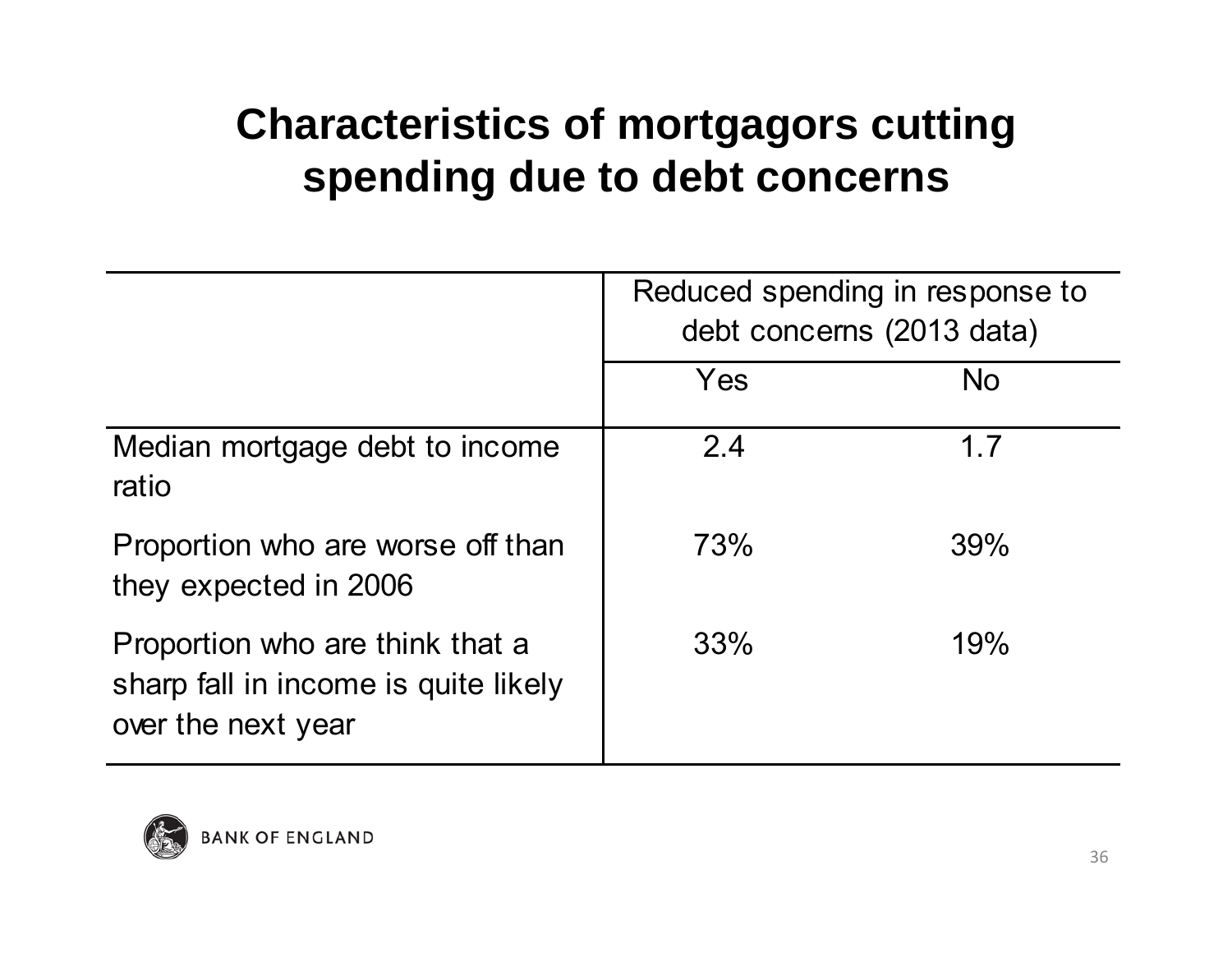#### **Simulated uncertainty shock**